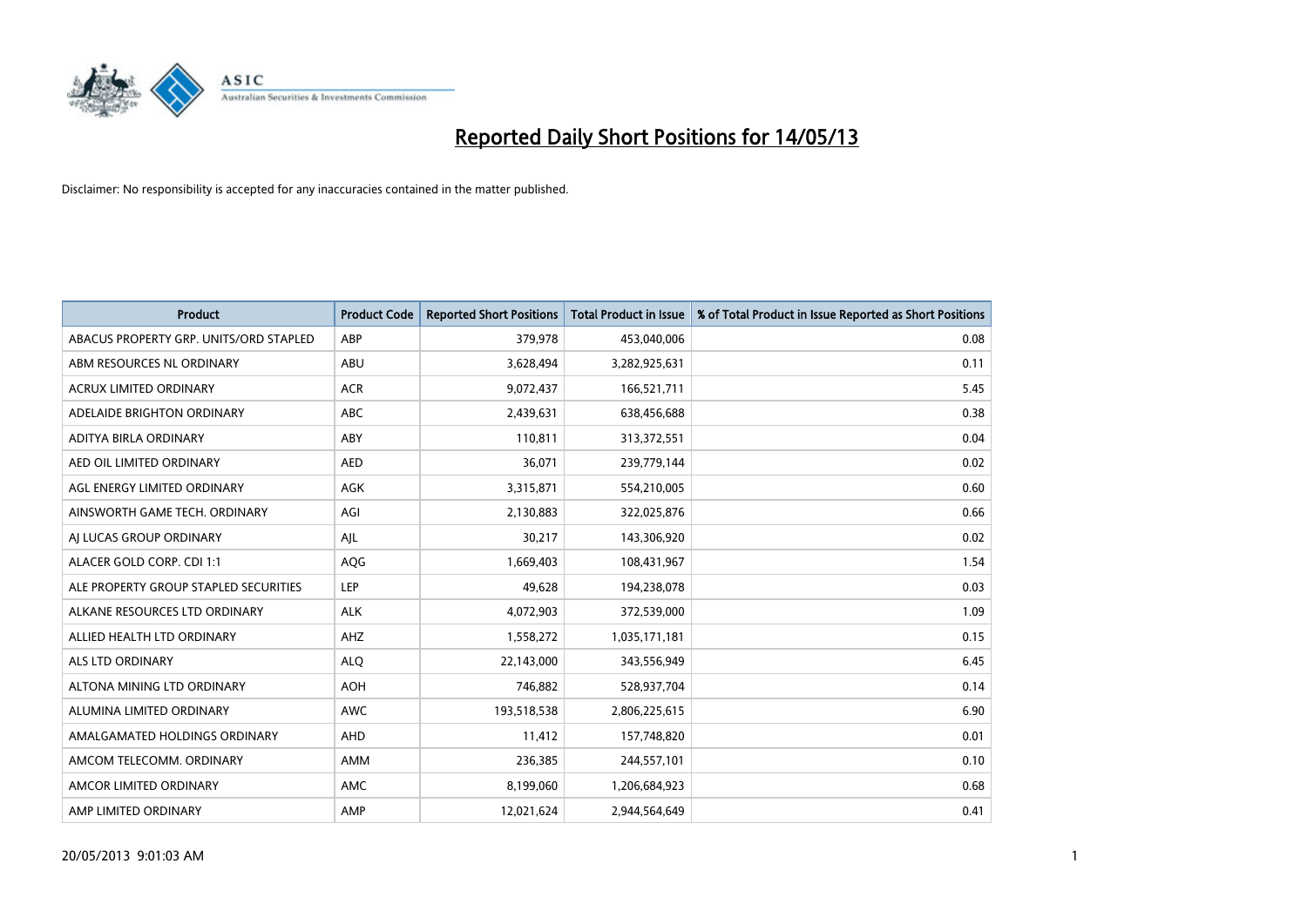

| <b>Product</b>                            | <b>Product Code</b> | <b>Reported Short Positions</b> | <b>Total Product in Issue</b> | % of Total Product in Issue Reported as Short Positions |
|-------------------------------------------|---------------------|---------------------------------|-------------------------------|---------------------------------------------------------|
| AMPELLA MINING ORDINARY                   | <b>AMX</b>          | 2,036,812                       | 248,000,493                   | 0.82                                                    |
| ANGLOGOLD ASHANTI CDI 5:1                 | AGG                 |                                 | 89,207,765                    | 0.00                                                    |
| ANSELL LIMITED ORDINARY                   | <b>ANN</b>          | 10,894,640                      | 130,841,339                   | 8.33                                                    |
| ANTARES ENERGY LTD ORDINARY               | <b>AZZ</b>          | 337,513                         | 257,000,000                   | 0.13                                                    |
| ANZ BANKING GRP LTD ORDINARY              | ANZ                 | 14,066,497                      | 2,743,749,158                 | 0.51                                                    |
| APA GROUP STAPLED SECURITIES              | <b>APA</b>          | 11,954,651                      | 835,750,807                   | 1.43                                                    |
| APN NEWS & MEDIA ORDINARY                 | <b>APN</b>          | 19,545,131                      | 661,526,586                   | 2.95                                                    |
| AQUARIUS PLATINUM. ORDINARY               | <b>AOP</b>          | 9,163,377                       | 486,851,336                   | 1.88                                                    |
| AQUILA RESOURCES ORDINARY                 | <b>AQA</b>          | 12,408,693                      | 411,804,442                   | 3.01                                                    |
| ARAFURA RESOURCE LTD ORDINARY             | <b>ARU</b>          | 342,172                         | 441,270,644                   | 0.08                                                    |
| ARB CORPORATION ORDINARY                  | <b>ARP</b>          | 215,461                         | 72,481,302                    | 0.30                                                    |
| ARDENT LEISURE GROUP STAPLED SECURITIES   | AAD                 | 2,581,658                       | 397,803,987                   | 0.65                                                    |
| ARISTOCRAT LEISURE ORDINARY               | <b>ALL</b>          | 3,435,869                       | 551,418,047                   | 0.62                                                    |
| <b>ARRIUM LTD ORDINARY</b>                | ARI                 | 9,197,421                       | 1,355,433,903                 | 0.68                                                    |
| ASCIANO LIMITED ORDINARY                  | <b>AIO</b>          | 13,333,897                      | 975,385,664                   | 1.37                                                    |
| ASG GROUP LIMITED ORDINARY                | ASZ                 | 1,331,220                       | 206,720,839                   | 0.64                                                    |
| ASIA PACIFIC DATA DEFERRED EX PPD         | AID                 | 150,000                         | 115,000,100                   | 0.13                                                    |
| ASPEN GROUP ORD/UNITS STAPLED             | <b>APZ</b>          | 173,392                         | 1,192,665,422                 | 0.01                                                    |
| ASTRO JAP PROP GROUP STAPLED US PROHIBIT. | AIA                 | 77,707                          | 67,211,752                    | 0.12                                                    |
| ASX LIMITED ORDINARY                      | ASX                 | 2,326,807                       | 175,136,729                   | 1.33                                                    |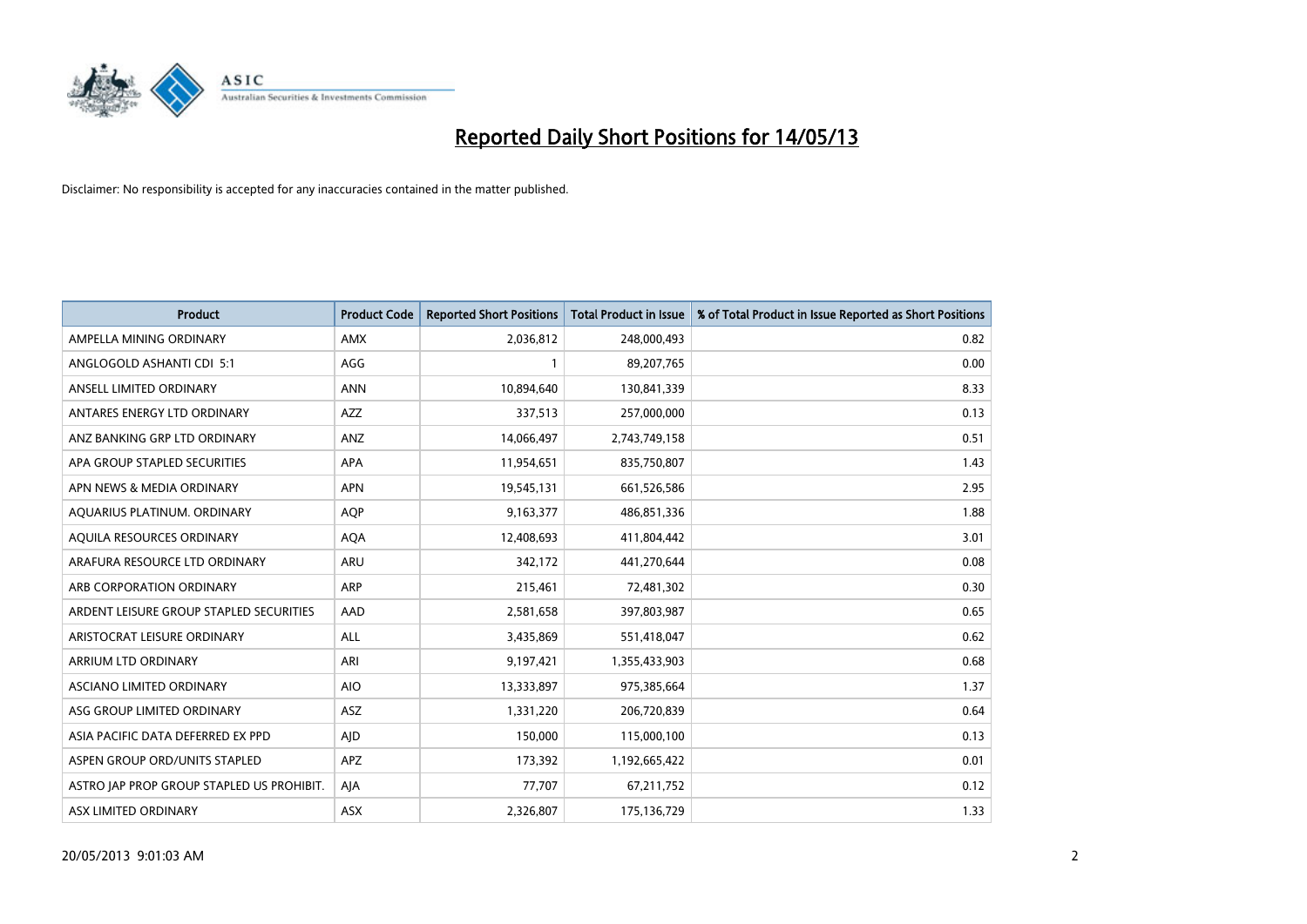

| <b>Product</b>                       | <b>Product Code</b> | <b>Reported Short Positions</b> | <b>Total Product in Issue</b> | % of Total Product in Issue Reported as Short Positions |
|--------------------------------------|---------------------|---------------------------------|-------------------------------|---------------------------------------------------------|
| ATLAS IRON LIMITED ORDINARY          | AGO                 | 40,009,583                      | 909,718,409                   | 4.40                                                    |
| AURIZON HOLDINGS LTD ORDINARY        | <b>AZI</b>          | 8,395,925                       | 2,137,284,503                 | 0.39                                                    |
| <b>AURORA OIL &amp; GAS ORDINARY</b> | <b>AUT</b>          | 4,033,828                       | 447,885,778                   | 0.90                                                    |
| AUSDRILL LIMITED ORDINARY            | ASL                 | 3,158,568                       | 309,585,297                   | 1.02                                                    |
| AUSENCO LIMITED ORDINARY             | AAX                 | 558,733                         | 123,527,574                   | 0.45                                                    |
| <b>AUSTAL LIMITED ORDINARY</b>       | ASB                 | 802,889                         | 346,007,639                   | 0.23                                                    |
| AUSTBROKERS HOLDINGS ORDINARY        | <b>AUB</b>          | 8,592                           | 57,955,632                    | 0.01                                                    |
| AUSTIN ENGINEERING ORDINARY          | <b>ANG</b>          | 491,687                         | 73,164,403                    | 0.67                                                    |
| AUSTRALAND PROPERTY STAPLED SECURITY | <b>ALZ</b>          | 741,783                         | 578,324,670                   | 0.13                                                    |
| AUSTRALIAN AGRICULT, ORDINARY        | <b>AAC</b>          | 1,981,968                       | 313,081,005                   | 0.63                                                    |
| AUSTRALIAN EDUCATION UNITS           | <b>AEU</b>          | 3,206                           | 175,465,397                   | 0.00                                                    |
| AUSTRALIAN FOUNDAT, ORDINARY         | AFI                 | 818                             | 1,037,326,459                 | 0.00                                                    |
| AUSTRALIAN INFRASTR. UNITS/ORDINARY  | <b>AIX</b>          | 4,115,992                       | 620,733,944                   | 0.66                                                    |
| AUSTRALIAN PHARM, ORDINARY           | API                 | 209,210                         | 488,115,883                   | 0.04                                                    |
| AUTOMOTIVE HOLDINGS ORDINARY         | <b>AHE</b>          | 5,159                           | 260,579,682                   | 0.00                                                    |
| AVIENNINGS LIMITED ORDINARY          | AVI                 | 121,391                         | 274,588,694                   | 0.04                                                    |
| AWE LIMITED ORDINARY                 | <b>AWE</b>          | 6,755,929                       | 522,116,985                   | 1.29                                                    |
| AZIMUTH RES LTD ORDINARY             | <b>AZH</b>          | 1,537,419                       | 430,626,680                   | 0.36                                                    |
| <b>BANDANNA ENERGY ORDINARY</b>      | <b>BND</b>          | 26,784,523                      | 528,481,199                   | 5.07                                                    |
| BANK OF QUEENSLAND. ORDINARY         | <b>BOO</b>          | 2,609,245                       | 314,464,272                   | 0.83                                                    |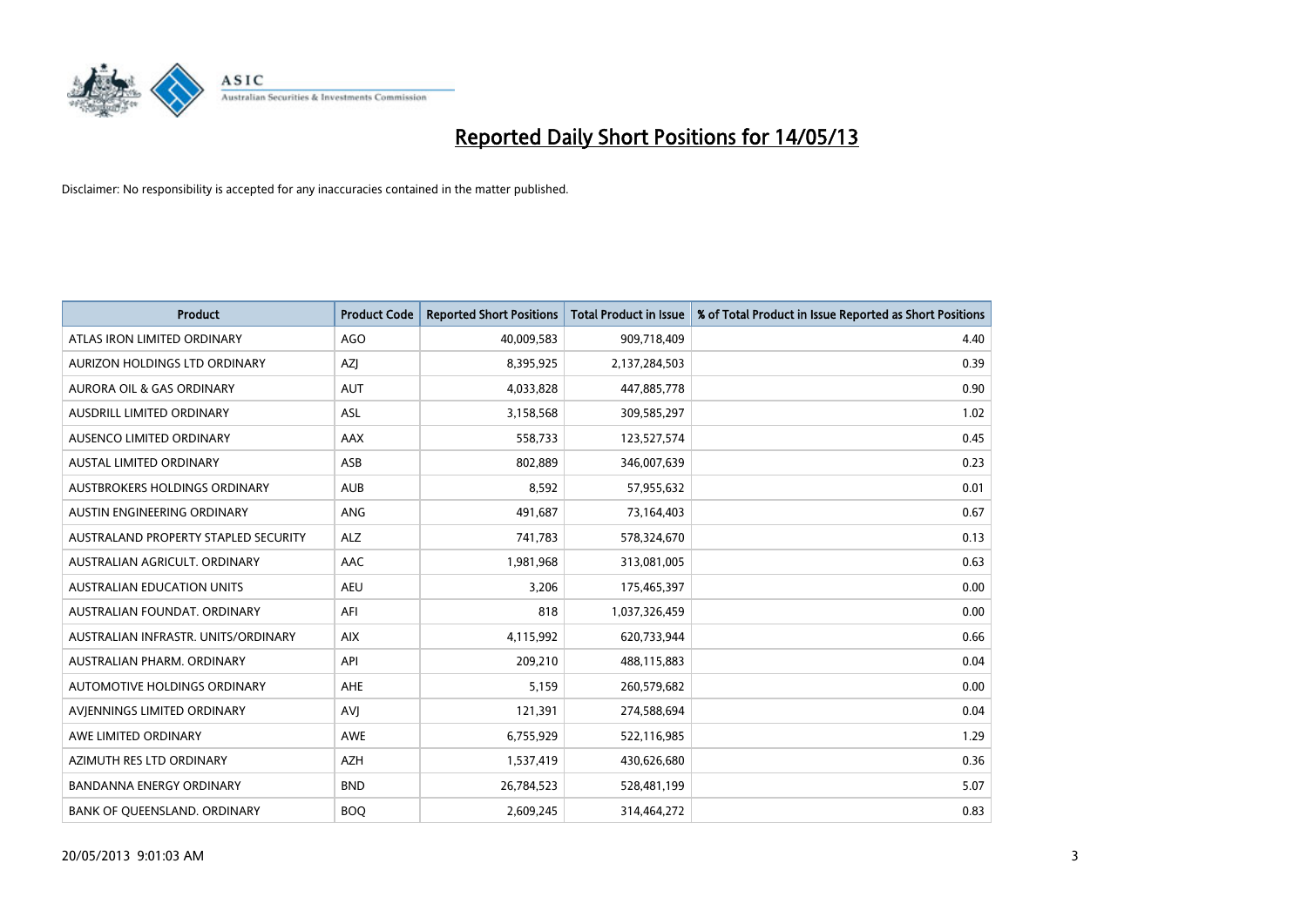

| <b>Product</b>                                | <b>Product Code</b> | <b>Reported Short Positions</b> | <b>Total Product in Issue</b> | % of Total Product in Issue Reported as Short Positions |
|-----------------------------------------------|---------------------|---------------------------------|-------------------------------|---------------------------------------------------------|
| <b>BANNERMAN RESOURCES ORDINARY</b>           | <b>BMN</b>          | 203,075                         | 309,077,460                   | 0.07                                                    |
| <b>BASE RES LIMITED ORDINARY</b>              | <b>BSE</b>          | 3,818,710                       | 561,840,029                   | 0.68                                                    |
| <b>BATHURST RESOURCES ORDINARY</b>            | <b>BTU</b>          | 35,578,841                      | 697,247,997                   | 5.10                                                    |
| BC IRON LIMITED ORDINARY                      | <b>BCI</b>          | 445,499                         | 123,104,384                   | 0.36                                                    |
| BEACH ENERGY LIMITED ORDINARY                 | <b>BPT</b>          | 16,486,907                      | 1,267,805,688                 | 1.30                                                    |
| BEADELL RESOURCE LTD ORDINARY                 | <b>BDR</b>          | 40,323,781                      | 786,477,280                   | 5.13                                                    |
| BENDIGO AND ADELAIDE ORDINARY                 | <b>BEN</b>          | 13,240,108                      | 407,166,826                   | 3.25                                                    |
| BERKELEY RESOURCES ORDINARY                   | <b>BKY</b>          | 204,870                         | 179,393,273                   | 0.11                                                    |
| BHP BILLITON LIMITED ORDINARY                 | <b>BHP</b>          | 14,034,555                      | 3,211,691,105                 | 0.44                                                    |
| <b>BILLABONG ORDINARY</b>                     | <b>BBG</b>          | 11,660,833                      | 478,944,292                   | 2.43                                                    |
| <b>BLACKMORES LIMITED ORDINARY</b>            | <b>BKL</b>          | 4,477                           | 16,972,069                    | 0.03                                                    |
| <b>BLACKTHORN RESOURCES ORD US PROHIBITED</b> | <b>BTR</b>          | 412,509                         | 164,285,950                   | 0.25                                                    |
| <b>BLUESCOPE STEEL LTD ORDINARY</b>           | <b>BSL</b>          | 6,464,171                       | 558,243,305                   | 1.16                                                    |
| <b>BOART LONGYEAR ORDINARY</b>                | <b>BLY</b>          | 24,350,606                      | 461,163,412                   | 5.28                                                    |
| BORAL LIMITED, ORDINARY                       | <b>BLD</b>          | 39,551,693                      | 774,000,641                   | 5.11                                                    |
| <b>BRADKEN LIMITED ORDINARY</b>               | <b>BKN</b>          | 8,071,748                       | 169,240,662                   | 4.77                                                    |
| <b>BRAMBLES LIMITED ORDINARY</b>              | <b>BXB</b>          | 3,153,056                       | 1,557,271,356                 | 0.20                                                    |
| BREVILLE GROUP LTD ORDINARY                   | <b>BRG</b>          | 2,959,277                       | 130,095,322                   | 2.27                                                    |
| <b>BRICKWORKS LIMITED ORDINARY</b>            | <b>BKW</b>          | 6,508                           | 147,818,132                   | 0.00                                                    |
| BROCKMAN MINING LTD ORDINARY                  | <b>BCK</b>          | 90.995                          | 7,894,482,131                 | 0.00                                                    |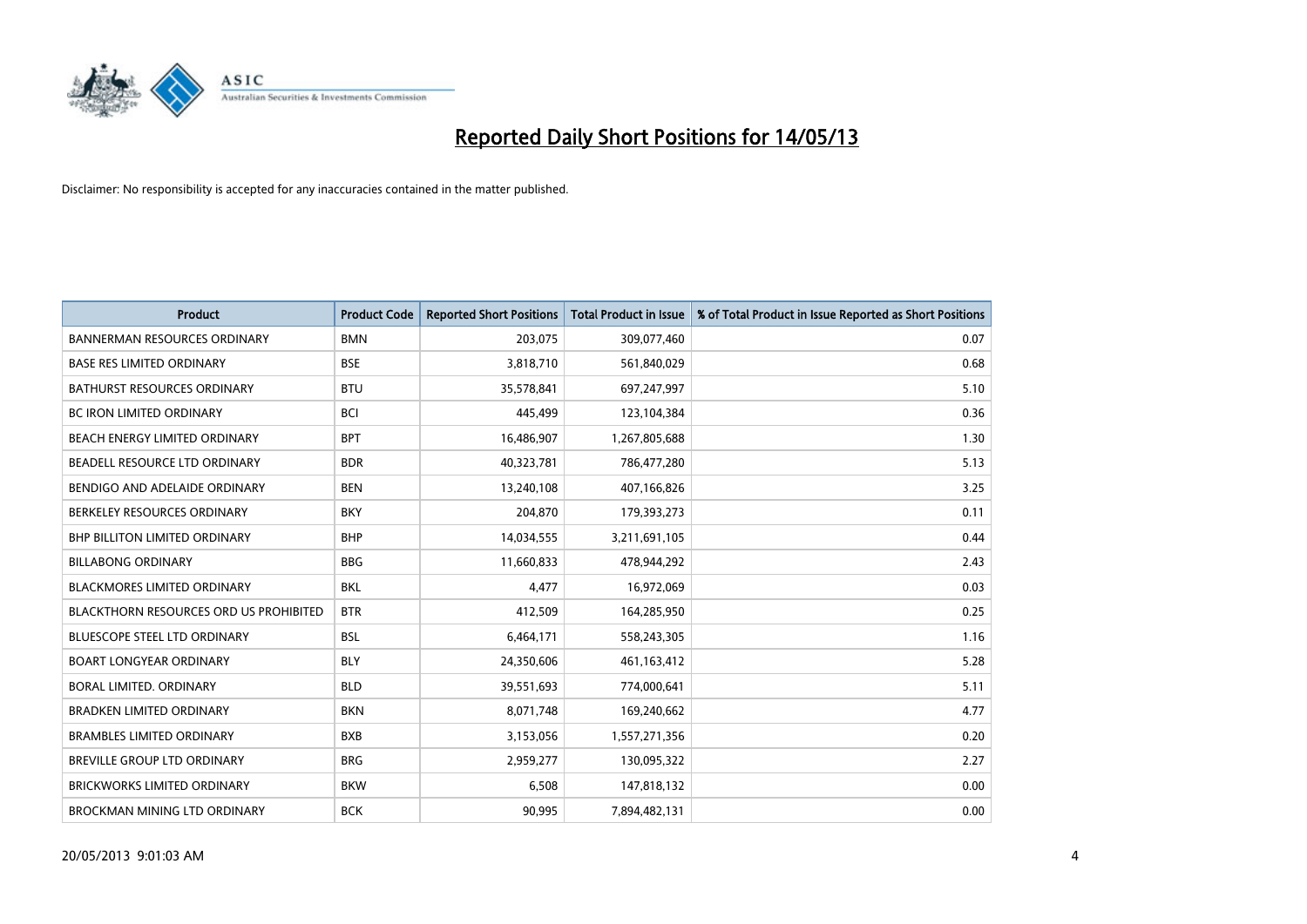

| <b>Product</b>                          | <b>Product Code</b> | <b>Reported Short Positions</b> | <b>Total Product in Issue</b> | % of Total Product in Issue Reported as Short Positions |
|-----------------------------------------|---------------------|---------------------------------|-------------------------------|---------------------------------------------------------|
| <b>BURU ENERGY ORDINARY</b>             | <b>BRU</b>          | 17,002,717                      | 274,036,429                   | 6.20                                                    |
| <b>BWP TRUST ORDINARY UNITS</b>         | <b>BWP</b>          | 4,762,636                       | 537,753,954                   | 0.89                                                    |
| CABCHARGE AUSTRALIA ORDINARY            | CAB                 | 8,773,418                       | 120,430,683                   | 7.29                                                    |
| CALTEX AUSTRALIA ORDINARY               | <b>CTX</b>          | 3,675,042                       | 270,000,000                   | 1.36                                                    |
| CAPE LAMBERT RES LTD ORDINARY           | <b>CFE</b>          | 1,954,014                       | 687,283,792                   | 0.28                                                    |
| CARABELLA RES LTD ORDINARY              | <b>CLR</b>          | 109,799                         | 152,361,547                   | 0.07                                                    |
| <b>CARBON ENERGY ORDINARY</b>           | <b>CNX</b>          | 4,533                           | 782,684,355                   | 0.00                                                    |
| <b>CARDNO LIMITED ORDINARY</b>          | CDD                 | 7,229,256                       | 143,726,327                   | 5.03                                                    |
| CARNARVON PETROLEUM ORDINARY            | <b>CVN</b>          | 39,246                          | 934,109,501                   | 0.00                                                    |
| CARSALES.COM LTD ORDINARY               | <b>CRZ</b>          | 3,134,664                       | 236,113,495                   | 1.33                                                    |
| <b>CASH CONVERTERS ORDINARY</b>         | CCV                 | 805,338                         | 423,861,025                   | 0.19                                                    |
| CENTRAL PETROLEUM ORDINARY              | <b>CTP</b>          | 750,607                         | 1,440,078,845                 | 0.05                                                    |
| <b>CERAMIC FUEL CELLS ORDINARY</b>      | <b>CFU</b>          | 393,648                         | 1,559,231,320                 | 0.03                                                    |
| CFS RETAIL TRUST GRP STAPLED SECURITIES | <b>CFX</b>          | 60,842,841                      | 2,828,495,659                 | 2.15                                                    |
| CHALLENGER DIV.PRO. STAPLED UNITS       | <b>CDI</b>          | 40.054                          | 214,101,013                   | 0.02                                                    |
| <b>CHALLENGER LIMITED ORDINARY</b>      | <b>CGF</b>          | 2,209,662                       | 532,319,752                   | 0.42                                                    |
| CHANDLER MACLEOD LTD ORDINARY           | <b>CMG</b>          | 148,904                         | 469,679,390                   | 0.03                                                    |
| CHARTER HALL GROUP STAPLED US PROHIBIT. | <b>CHC</b>          | 586,445                         | 302,262,312                   | 0.19                                                    |
| <b>CHARTER HALL RETAIL UNITS</b>        | <b>COR</b>          | 3,440,081                       | 337,582,974                   | 1.02                                                    |
| <b>CHORUS LIMITED ORDINARY</b>          | <b>CNU</b>          | 273.955                         | 389,299,049                   | 0.07                                                    |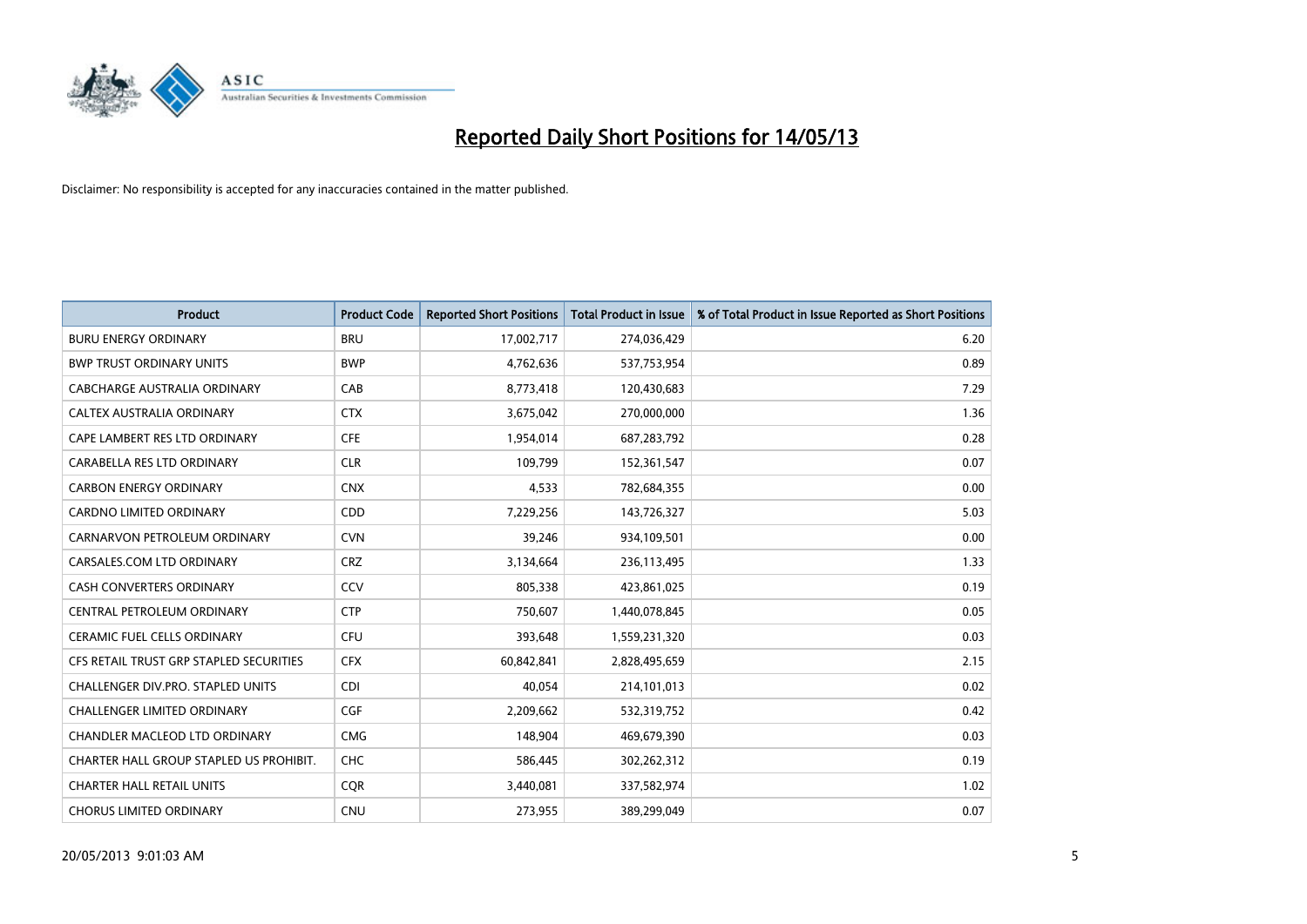

| <b>Product</b>                          | <b>Product Code</b> | <b>Reported Short Positions</b> | <b>Total Product in Issue</b> | % of Total Product in Issue Reported as Short Positions |
|-----------------------------------------|---------------------|---------------------------------|-------------------------------|---------------------------------------------------------|
| CITIGOLD CORP LTD ORDINARY              | <b>CTO</b>          | 153,427                         | 1,352,907,765                 | 0.01                                                    |
| <b>CLOUGH LIMITED ORDINARY</b>          | <b>CLO</b>          | 823,504                         | 777,781,882                   | 0.11                                                    |
| COAL OF AFRICA LTD ORDINARY             | <b>CZA</b>          | 326                             | 1,048,368,613                 | 0.00                                                    |
| <b>COALSPUR MINES LTD ORDINARY</b>      | <b>CPL</b>          | 16,385,537                      | 639,748,901                   | 2.56                                                    |
| COCA-COLA AMATIL ORDINARY               | <b>CCL</b>          | 4,130,933                       | 763,590,249                   | 0.54                                                    |
| <b>COCHLEAR LIMITED ORDINARY</b>        | <b>COH</b>          | 4,452,907                       | 57,040,932                    | 7.81                                                    |
| COCKATOO COAL ORDINARY                  | <b>COK</b>          | 14,439,223                      | 1,016,746,908                 | 1.42                                                    |
| CODAN LIMITED ORDINARY                  | <b>CDA</b>          | 239,410                         | 176,926,104                   | 0.14                                                    |
| <b>COFFEY INTERNATIONAL ORDINARY</b>    | <b>COF</b>          | 5,239                           | 255,833,165                   | 0.00                                                    |
| <b>COKAL LTD ORDINARY</b>               | <b>CKA</b>          | 157,691                         | 411,046,892                   | 0.04                                                    |
| <b>COLLINS FOODS LTD ORDINARY</b>       | <b>CKF</b>          | 477,103                         | 93,000,003                    | 0.51                                                    |
| COMMONWEALTH BANK, ORDINARY             | <b>CBA</b>          | 8,619,431                       | 1,609,180,841                 | 0.54                                                    |
| <b>COMMONWEALTH PROP ORDINARY UNITS</b> | <b>CPA</b>          | 16,520,183                      | 2,347,003,413                 | 0.70                                                    |
| <b>COMPASS RESOURCES ORDINARY</b>       | <b>CMR</b>          | 7,472                           | 1,403,744,100                 | 0.00                                                    |
| <b>COMPUTERSHARE LTD ORDINARY</b>       | CPU                 | 13,303,901                      | 556,203,079                   | 2.39                                                    |
| COOPER ENERGY LTD ORDINARY              | <b>COE</b>          | 74,468                          | 329,099,922                   | 0.02                                                    |
| <b>CORP TRAVEL LIMITED ORDINARY</b>     | <b>CTD</b>          | 129,477                         | 78,081,184                    | 0.17                                                    |
| CREDIT CORP GROUP ORDINARY              | <b>CCP</b>          | 4,409                           | 45,932,899                    | 0.01                                                    |
| <b>CROMWELL PROP STAPLED SECURITIES</b> | <b>CMW</b>          | 4,411,836                       | 1,460,982,142                 | 0.30                                                    |
| <b>CROWN LIMITED ORDINARY</b>           | <b>CWN</b>          | 3,124,834                       | 728,394,185                   | 0.43                                                    |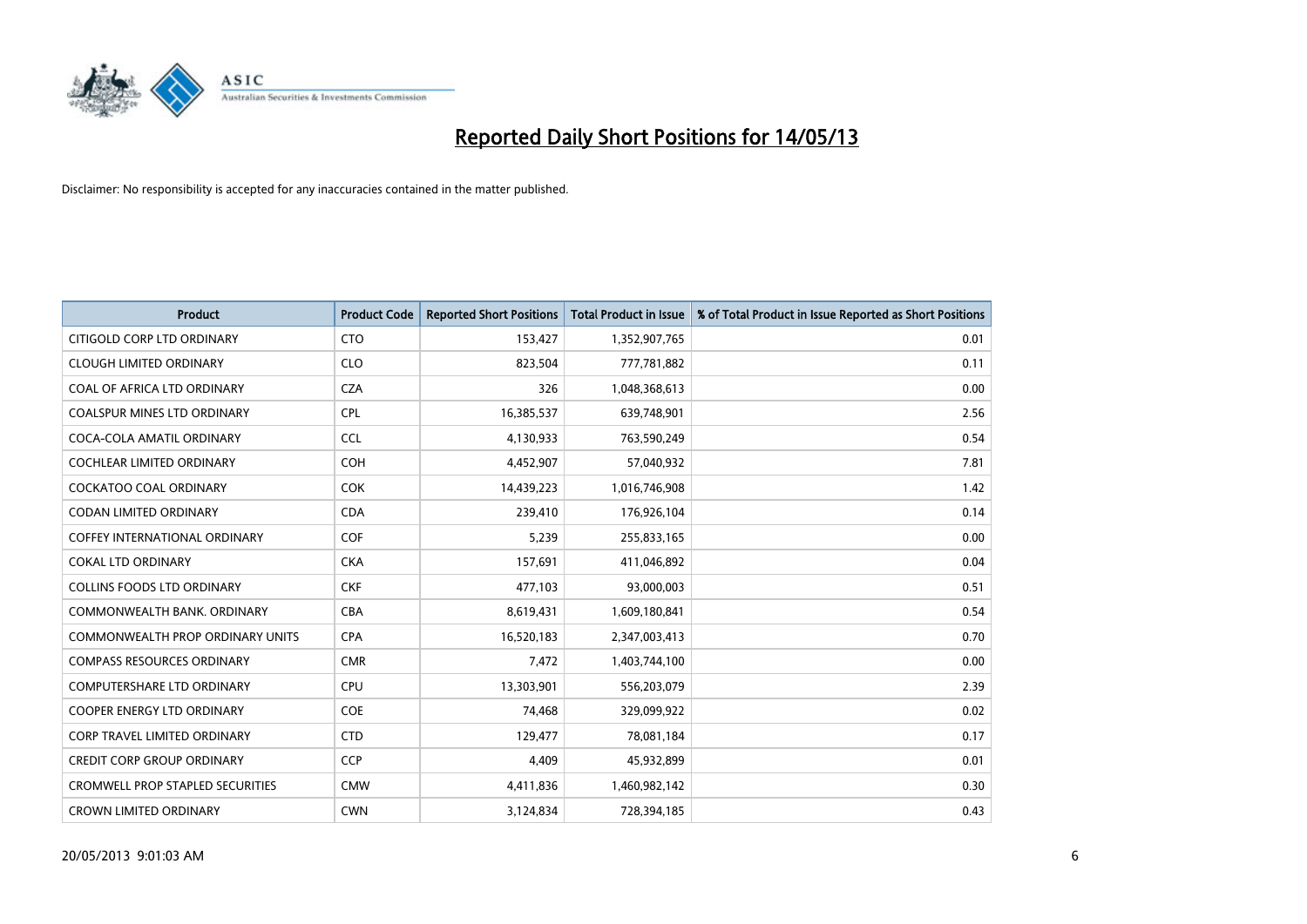

| <b>Product</b>                       | <b>Product Code</b> | <b>Reported Short Positions</b> | <b>Total Product in Issue</b> | % of Total Product in Issue Reported as Short Positions |
|--------------------------------------|---------------------|---------------------------------|-------------------------------|---------------------------------------------------------|
| <b>CSG LIMITED ORDINARY</b>          | CSV                 | 95,343                          | 278,155,477                   | 0.03                                                    |
| <b>CSL LIMITED ORDINARY</b>          | <b>CSL</b>          | 1,117,173                       | 493,718,865                   | 0.23                                                    |
| <b>CSR LIMITED ORDINARY</b>          | <b>CSR</b>          | 52,025,743                      | 506,000,315                   | 10.28                                                   |
| <b>CUDECO LIMITED ORDINARY</b>       | CDU                 | 3,949,292                       | 199,877,294                   | 1.98                                                    |
| DART ENERGY LTD ORDINARY             | <b>DTE</b>          | 13,591,573                      | 878,988,226                   | 1.55                                                    |
| DATA#3 LIMITED ORDINARY              | <b>DTL</b>          | 32,664                          | 153,974,950                   | 0.02                                                    |
| DAVID JONES LIMITED ORDINARY         | <b>DIS</b>          | 57,818,835                      | 535,002,401                   | 10.81                                                   |
| <b>DECMIL GROUP LIMITED ORDINARY</b> | <b>DCG</b>          | 3,274,075                       | 168,203,219                   | 1.95                                                    |
| DEXUS PROPERTY GROUP STAPLED UNITS   | <b>DXS</b>          | 24,235,835                      | 4,839,024,176                 | 0.50                                                    |
| DISCOVERY METALS LTD ORDINARY        | <b>DML</b>          | 8,110,173                       | 486,986,451                   | 1.67                                                    |
| DOMINO PIZZA ENTERPR ORDINARY        | <b>DMP</b>          | 264,352                         | 70,192,674                    | 0.38                                                    |
| DORAY MINERALS LTD ORDINARY          | <b>DRM</b>          | 57,921                          | 141,866,768                   | 0.04                                                    |
| DOWNER EDI LIMITED ORDINARY          | <b>DOW</b>          | 3,598,356                       | 433,409,429                   | 0.83                                                    |
| DRILLSEARCH ENERGY ORDINARY          | <b>DLS</b>          | 16,885,664                      | 427,353,371                   | 3.95                                                    |
| DUET GROUP STAPLED US PROHIBIT.      | <b>DUE</b>          | 34,024,024                      | 1,169,314,842                 | 2.91                                                    |
| DULUXGROUP LIMITED ORDINARY          | <b>DLX</b>          | 11,462,538                      | 374,507,181                   | 3.06                                                    |
| <b>DWS LTD ORDINARY</b>              | <b>DWS</b>          | 392,045                         | 132,362,763                   | 0.30                                                    |
| ECHO ENTERTAINMENT ORDINARY          | <b>EGP</b>          | 5,001,608                       | 825,672,730                   | 0.61                                                    |
| <b>ELDERS LIMITED ORDINARY</b>       | <b>ELD</b>          | 16,710,061                      | 448,598,480                   | 3.72                                                    |
| ELEMENTAL MINERALS ORDINARY          | <b>ELM</b>          | 33,456                          | 288,587,228                   | 0.01                                                    |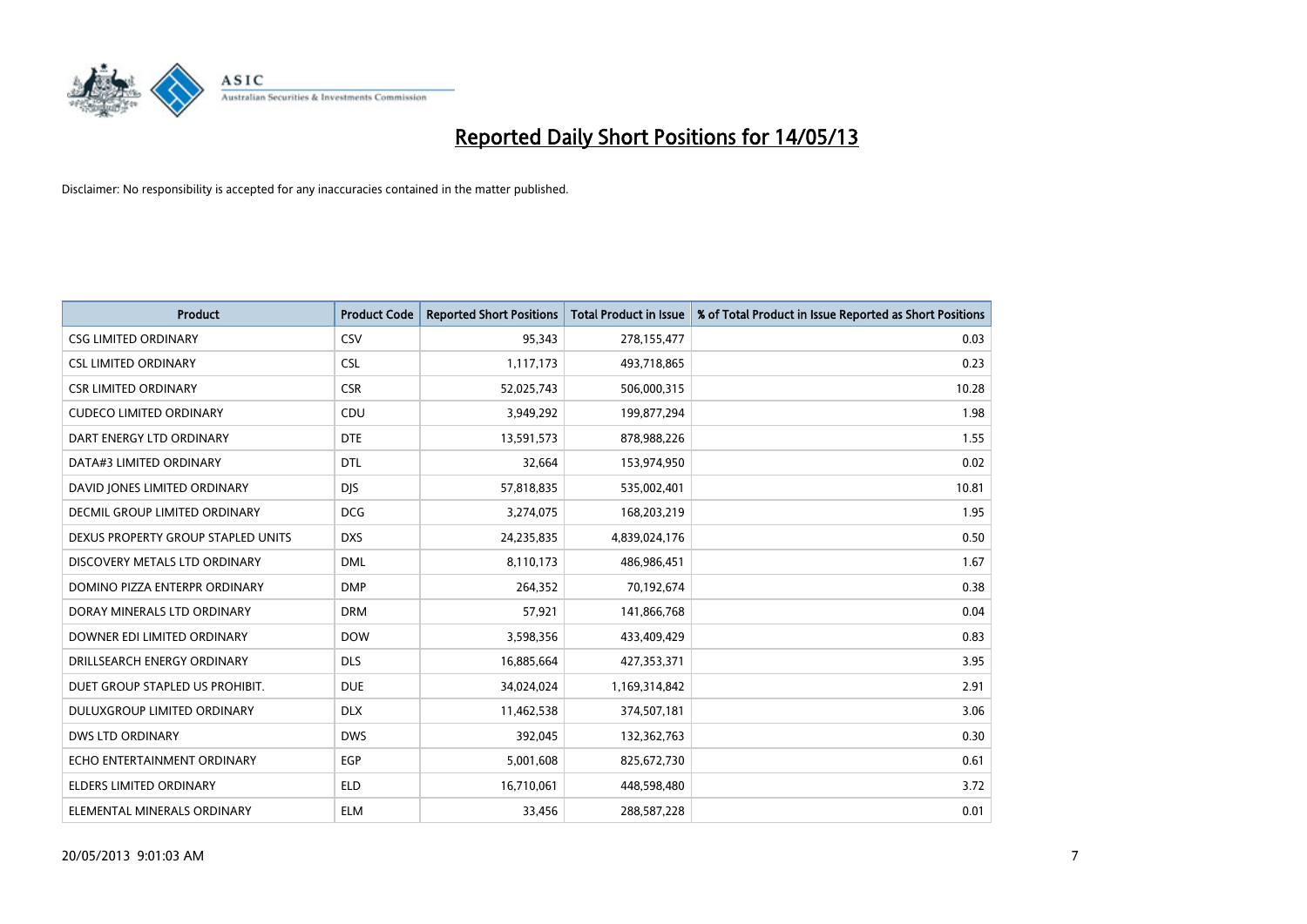

| <b>Product</b>                         | <b>Product Code</b> | <b>Reported Short Positions</b> | <b>Total Product in Issue</b> | % of Total Product in Issue Reported as Short Positions |
|----------------------------------------|---------------------|---------------------------------|-------------------------------|---------------------------------------------------------|
| ELEMENTOS LIMITED ORDINARY             | <b>ELT</b>          | 16                              | 154,349,209                   | 0.00                                                    |
| <b>EMECO HOLDINGS ORDINARY</b>         | <b>EHL</b>          | 12,367,472                      | 599,675,707                   | 2.06                                                    |
| <b>ENDEAVOUR MIN CORP CDI 1:1</b>      | <b>EVR</b>          | 214,202                         | 125,053,398                   | 0.17                                                    |
| ENERGY RESOURCES ORDINARY 'A'          | ERA                 | 10,489,314                      | 517,725,062                   | 2.03                                                    |
| <b>ENERGY WORLD CORPOR, ORDINARY</b>   | <b>EWC</b>          | 20,678,640                      | 1,734,166,672                 | 1.19                                                    |
| <b>ENVESTRA LIMITED ORDINARY</b>       | <b>ENV</b>          | 2,713,063                       | 1,764,283,571                 | 0.15                                                    |
| EQUATORIAL RES LTD ORDINARY            | EQX                 | 8                               | 119,835,353                   | 0.00                                                    |
| ERM POWER LIMITED ORDINARY             | EPW                 | 940                             | 176,691,485                   | 0.00                                                    |
| EVOLUTION MINING LTD ORDINARY          | <b>EVN</b>          | 22,547,578                      | 708,092,989                   | 3.18                                                    |
| FAIRFAX MEDIA LTD ORDINARY             | <b>FXI</b>          | 398,583,949                     | 2,351,955,725                 | 16.95                                                   |
| FANTASTIC HOLDINGS ORDINARY            | <b>FAN</b>          | 21,806                          | 102,739,538                   | 0.02                                                    |
| <b>FAR LTD ORDINARY</b>                | <b>FAR</b>          | 22,121,932                      | 2,499,846,742                 | 0.88                                                    |
| FEDERATION CNTRES ORD/UNIT STAPLED SEC | <b>FDC</b>          | 5,351,218                       | 1,427,641,565                 | 0.37                                                    |
| FKP PROPERTY GROUP STAPLED SECURITIES  | <b>FKP</b>          | 7,529,639                       | 321,578,705                   | 2.34                                                    |
| FLEETWOOD CORP ORDINARY                | <b>FWD</b>          | 3,503,539                       | 60,518,944                    | 5.79                                                    |
| FLETCHER BUILDING ORDINARY             | <b>FBU</b>          | 4,003,905                       | 686,096,427                   | 0.58                                                    |
| FLEXIGROUP LIMITED ORDINARY            | <b>FXL</b>          | 178,851                         | 299,147,864                   | 0.06                                                    |
| <b>FLIGHT CENTRE ORDINARY</b>          | <b>FLT</b>          | 11,253,812                      | 100,418,807                   | 11.21                                                   |
| FLINDERS MINES LTD ORDINARY            | <b>FMS</b>          | 2,813,927                       | 1,821,300,404                 | 0.15                                                    |
| FOCUS MINERALS LTD ORDINARY            | <b>FML</b>          | 33,820,455                      | 9,123,466,329                 | 0.37                                                    |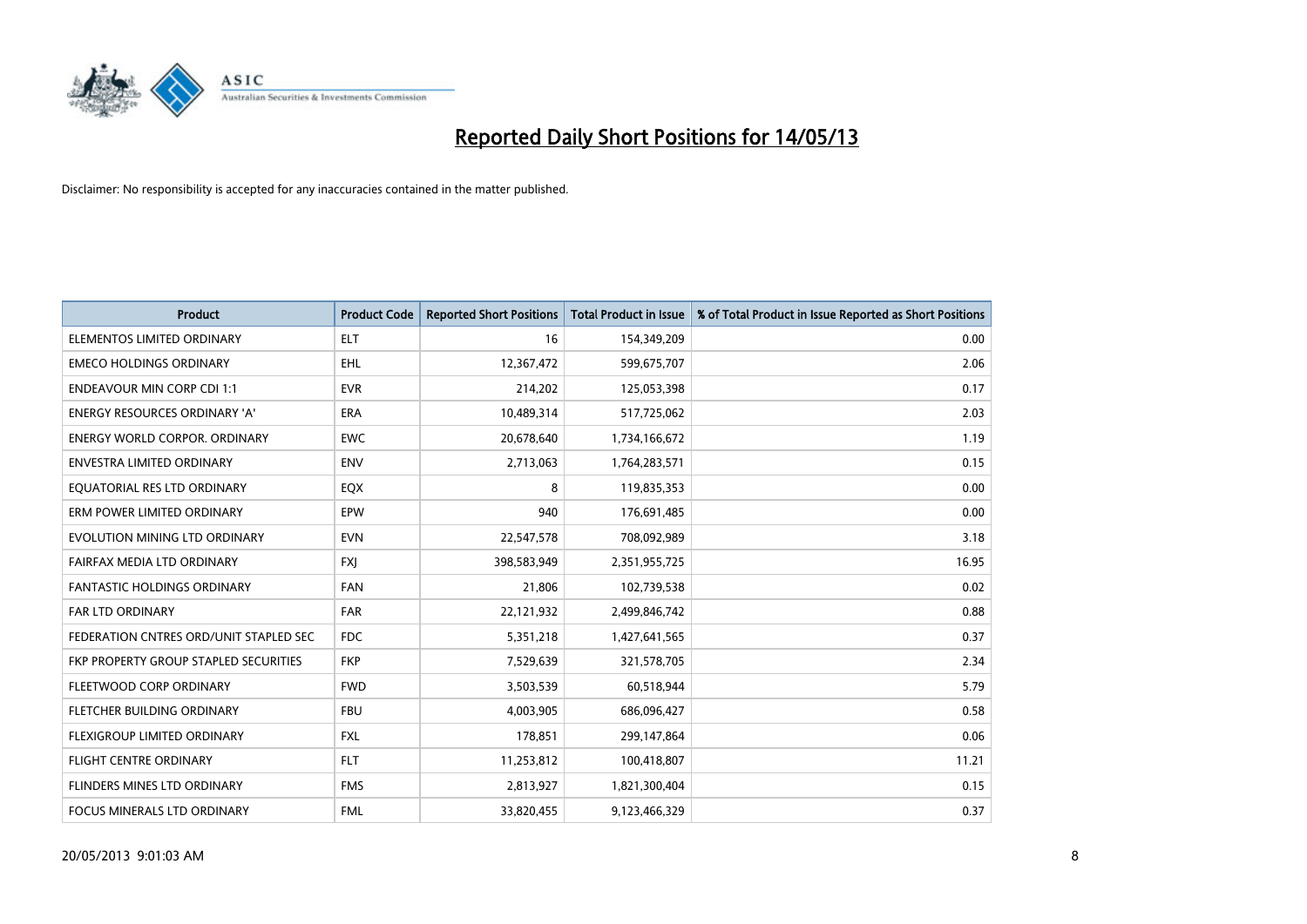

| <b>Product</b>                            | <b>Product Code</b> | <b>Reported Short Positions</b> | <b>Total Product in Issue</b> | % of Total Product in Issue Reported as Short Positions |
|-------------------------------------------|---------------------|---------------------------------|-------------------------------|---------------------------------------------------------|
| FONTERRA SHARE FUND ORDINARY UNITS        | <b>FSF</b>          | 694                             | 98,684,633                    | 0.00                                                    |
| FORGE GROUP LIMITED ORDINARY              | FGE                 | 1,047,836                       | 86,169,014                    | 1.22                                                    |
| <b>FORTESCUE METALS GRP ORDINARY</b>      | <b>FMG</b>          | 167,090,311                     | 3,113,798,659                 | 5.37                                                    |
| <b>G.U.D. HOLDINGS ORDINARY</b>           | GUD                 | 5,152,699                       | 71,341,319                    | 7.22                                                    |
| <b>G8 EDUCATION LIMITED ORDINARY</b>      | <b>GEM</b>          | 547,273                         | 272,151,612                   | 0.20                                                    |
| <b>GALAXY RESOURCES ORDINARY</b>          | GXY                 | 3,851,130                       | 584,355,501                   | 0.66                                                    |
| <b>GEODYNAMICS LIMITED ORDINARY</b>       | GDY                 | 850                             | 406,452,608                   | 0.00                                                    |
| <b>GINDALBIE METALS LTD ORDINARY</b>      | GBG                 | 40,060,732                      | 1,492,154,301                 | 2.68                                                    |
| <b>GOODMAN FIELDER. ORDINARY</b>          | <b>GFF</b>          | 38,322,410                      | 1,955,559,207                 | 1.96                                                    |
| <b>GOODMAN GROUP STAPLED</b>              | <b>GMG</b>          | 7,832,225                       | 1,713,233,947                 | 0.46                                                    |
| <b>GPT GROUP STAPLED SEC.</b>             | <b>GPT</b>          | 7,039,174                       | 1,768,731,729                 | 0.40                                                    |
| <b>GRAINCORP LIMITED A CLASS ORDINARY</b> | <b>GNC</b>          | 2,184,614                       | 228,855,628                   | 0.95                                                    |
| <b>GRANGE RESOURCES, ORDINARY</b>         | <b>GRR</b>          | 5,237,330                       | 1,156,492,195                 | 0.45                                                    |
| <b>GREENLAND MIN EN LTD ORDINARY</b>      | GGG                 | 5,779,645                       | 571,975,263                   | 1.01                                                    |
| <b>GRYPHON MINERALS LTD ORDINARY</b>      | GRY                 | 14,055,018                      | 400,464,983                   | 3.51                                                    |
| <b>GUILDFORD COAL LTD ORDINARY</b>        | <b>GUF</b>          | 2,027,315                       | 635,046,899                   | 0.32                                                    |
| <b>GUNNS LIMITED ORDINARY</b>             | <b>GNS</b>          | 51,772,667                      | 848,401,559                   | 6.10                                                    |
| <b>GWA GROUP LTD ORDINARY</b>             | <b>GWA</b>          | 11,241,609                      | 306,533,770                   | 3.67                                                    |
| <b>HARVEY NORMAN ORDINARY</b>             | <b>HVN</b>          | 83,844,977                      | 1,062,316,784                 | 7.89                                                    |
| <b>HASTIE GROUP LIMITED ORDINARY</b>      | <b>HST</b>          | 210.891                         | 137,353,504                   | 0.15                                                    |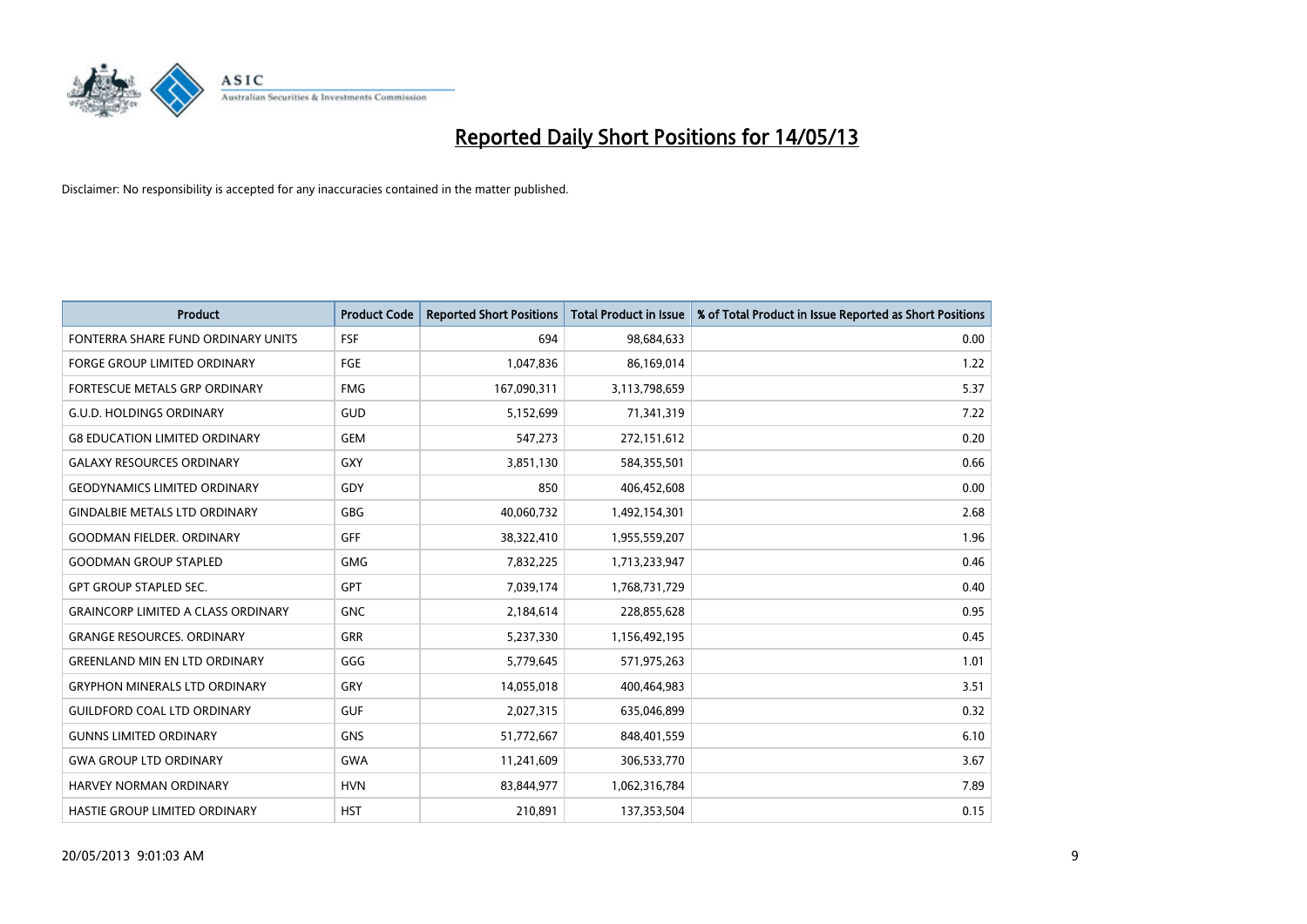

| <b>Product</b>                                | <b>Product Code</b> | <b>Reported Short Positions</b> | <b>Total Product in Issue</b> | % of Total Product in Issue Reported as Short Positions |
|-----------------------------------------------|---------------------|---------------------------------|-------------------------------|---------------------------------------------------------|
| <b>HENDERSON GROUP CDI 1:1</b>                | HGG                 | 1,174,255                       | 749,697,955                   | 0.16                                                    |
| HFA HOLDINGS LIMITED ORDINARY                 | <b>HFA</b>          | 3,809                           | 117,332,831                   | 0.00                                                    |
| HILLGROVE RES LTD ORDINARY                    | <b>HGO</b>          | 1,734,834                       | 1,022,760,221                 | 0.17                                                    |
| HILLS HOLDINGS LTD ORDINARY                   | <b>HIL</b>          | 713,180                         | 246,500,444                   | 0.29                                                    |
| HORIZON OIL LIMITED ORDINARY                  | <b>HZN</b>          | 63,112,445                      | 1,135,266,515                 | 5.56                                                    |
| <b>IINET LIMITED ORDINARY</b>                 | <b>IIN</b>          | 1,621,729                       | 161,238,847                   | 1.01                                                    |
| <b>ILUKA RESOURCES ORDINARY</b>               | ILU                 | 59,017,171                      | 418,700,517                   | 14.10                                                   |
| <b>IMDEX LIMITED ORDINARY</b>                 | <b>IMD</b>          | 5,499,234                       | 210,473,188                   | 2.61                                                    |
| IMF (AUSTRALIA) LTD ORDINARY                  | IMF                 | 1,081,382                       | 123,201,716                   | 0.88                                                    |
| <b>INCITEC PIVOT ORDINARY</b>                 | IPL                 | 26,897,887                      | 1,628,730,107                 | 1.65                                                    |
| INDEPENDENCE GROUP ORDINARY                   | <b>IGO</b>          | 5,288,956                       | 232,882,535                   | 2.27                                                    |
| <b>INDOPHIL RESOURCES ORDINARY</b>            | <b>IRN</b>          | 700,658                         | 1,203,146,194                 | 0.06                                                    |
| <b>INFIGEN ENERGY STAPLED SECURITIES</b>      | <b>IFN</b>          | 3,284,749                       | 762,265,972                   | 0.43                                                    |
| <b>INSURANCE AUSTRALIA ORDINARY</b>           | IAG                 | 2,253,570                       | 2,079,034,021                 | 0.11                                                    |
| <b>INTEGRATED RESEARCH ORDINARY</b>           | IRI                 | 31,757                          | 168,359,453                   | 0.02                                                    |
| <b>INTREPID MINES ORDINARY</b>                | <b>IAU</b>          | 18,975,722                      | 555,792,572                   | 3.41                                                    |
| <b>INVESTA OFFICE FUND STAPLED SECURITIES</b> | <b>IOF</b>          | 1,380,651                       | 614,047,458                   | 0.22                                                    |
| <b>INVOCARE LIMITED ORDINARY</b>              | IVC                 | 1,149,806                       | 110,030,298                   | 1.04                                                    |
| <b>ION LIMITED ORDINARY</b>                   | <b>ION</b>          | 164,453                         | 256,365,105                   | 0.06                                                    |
| <b>IOOF HOLDINGS LTD ORDINARY</b>             | IFL.                | 2,333,456                       | 232,118,034                   | 1.01                                                    |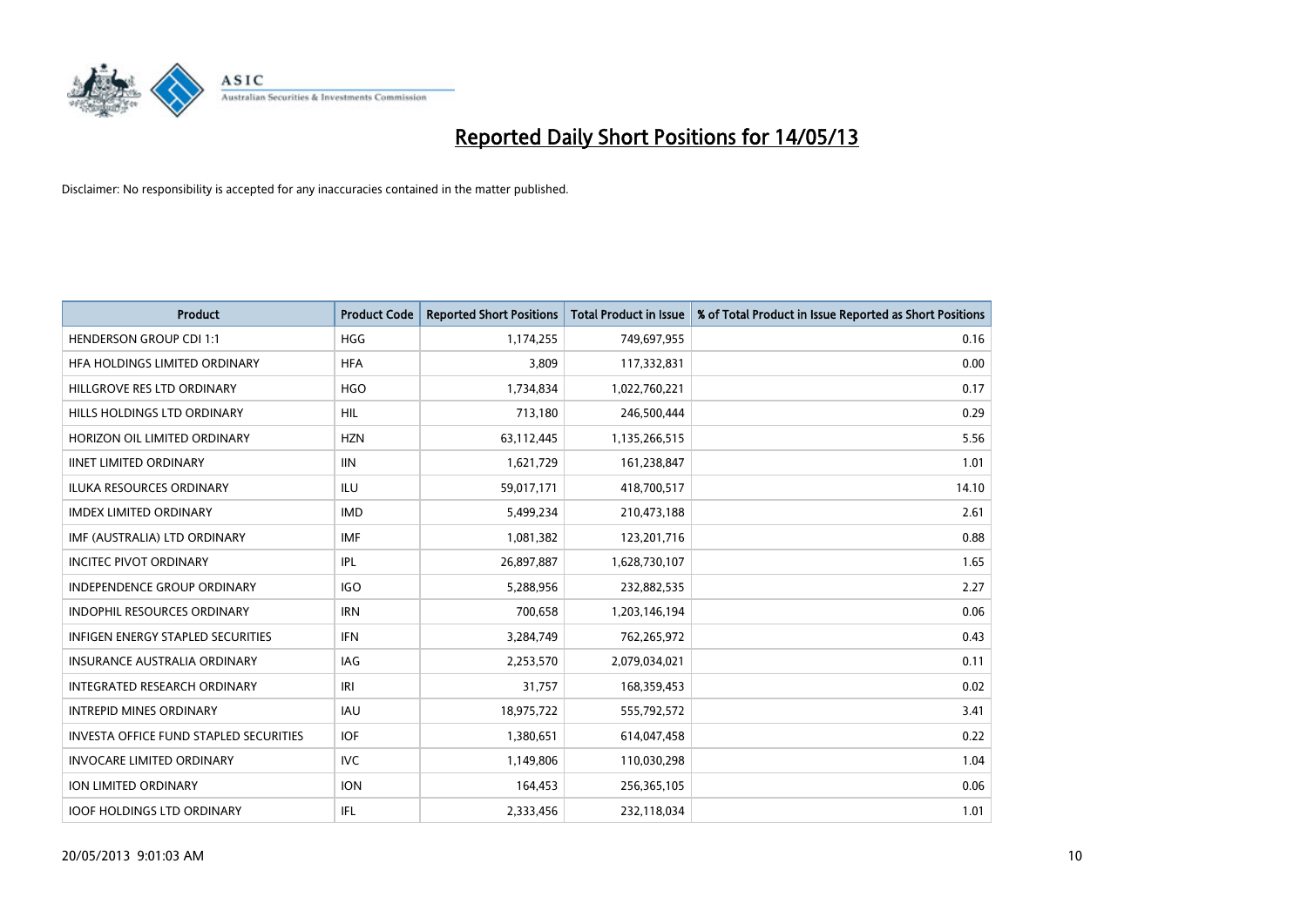

| <b>Product</b>                                  | <b>Product Code</b> | <b>Reported Short Positions</b> | <b>Total Product in Issue</b> | % of Total Product in Issue Reported as Short Positions |
|-------------------------------------------------|---------------------|---------------------------------|-------------------------------|---------------------------------------------------------|
| <b>IRESS LIMITED ORDINARY</b>                   | <b>IRE</b>          | 2,385,349                       | 128,620,231                   | 1.85                                                    |
| <b>IRON ORE HOLDINGS ORDINARY</b>               | <b>IOH</b>          | 16,649                          | 161,174,005                   | 0.01                                                    |
| ISHARES GLB HEALTH CDI 1:1                      | X                   | 225                             | 13,050,000                    | 0.00                                                    |
| <b>IVANHOE AUSTRALIA ORDINARY</b>               | <b>IVA</b>          | 2,205,106                       | 725,494,382                   | 0.30                                                    |
| <b>IAMES HARDIE INDUST CHESS DEPOSITARY INT</b> | <b>IHX</b>          | 6,033,370                       | 441,654,684                   | 1.37                                                    |
| <b>IB HI-FI LIMITED ORDINARY</b>                | <b>IBH</b>          | 17,573,401                      | 98,947,309                    | 17.76                                                   |
| <b>JUMBO INTERACTIVE ORDINARY</b>               | <b>IIN</b>          | 30,197                          | 43,552,560                    | 0.07                                                    |
| <b>JUPITER MINES ORDINARY</b>                   | <b>IMS</b>          | 570,030                         | 2,281,835,383                 | 0.02                                                    |
| <b>KAGARA LTD ORDINARY</b>                      | KZL                 | 3,389,914                       | 798,953,117                   | 0.42                                                    |
| KAROON GAS AUSTRALIA ORDINARY                   | <b>KAR</b>          | 2,629,755                       | 221,420,769                   | 1.19                                                    |
| KATHMANDU HOLD LTD ORDINARY                     | <b>KMD</b>          | 30.469                          | 200,215,894                   | 0.02                                                    |
| <b>KBL MINING LIMITED ORDINARY</b>              | <b>KBL</b>          | 1,820                           | 293,535,629                   | 0.00                                                    |
| KIDMAN RESOURCES LTD ORDINARY                   | <b>KDR</b>          | 190,874                         | 85,525,328                    | 0.22                                                    |
| KINGSGATE CONSOLID. ORDINARY                    | <b>KCN</b>          | 9,313,092                       | 152,191,905                   | 6.12                                                    |
| KINGSROSE MINING LTD ORDINARY                   | <b>KRM</b>          | 754,495                         | 291,959,871                   | 0.26                                                    |
| LEIGHTON HOLDINGS ORDINARY                      | LEI                 | 7,943,107                       | 337,230,813                   | 2.36                                                    |
| LEND LEASE GROUP UNIT/ORD STAPLED               | LLC                 | 6,466,988                       | 575,508,314                   | 1.12                                                    |
| LINC ENERGY LTD ORDINARY                        | <b>LNC</b>          | 15,078,850                      | 520,765,276                   | 2.90                                                    |
| LION SELECTION GRP ORDINARY                     | <b>LSX</b>          | 36                              | 88,033,228                    | 0.00                                                    |
| LYCOPODIUM LIMITED ORDINARY                     | LYL                 | 4,225                           | 38,955,103                    | 0.01                                                    |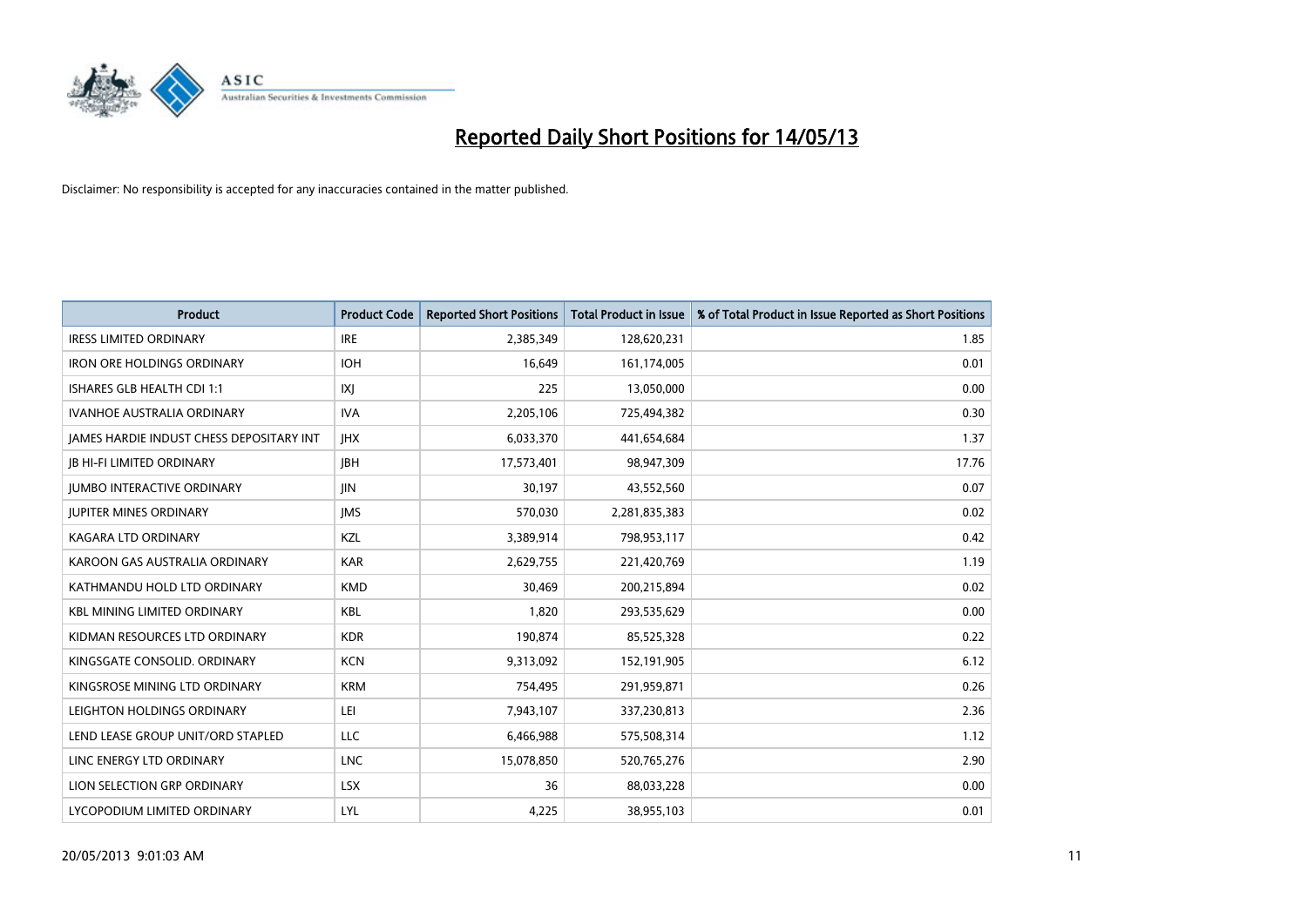

| <b>Product</b>                        | <b>Product Code</b> | <b>Reported Short Positions</b> | <b>Total Product in Issue</b> | % of Total Product in Issue Reported as Short Positions |
|---------------------------------------|---------------------|---------------------------------|-------------------------------|---------------------------------------------------------|
| <b>LYNAS CORPORATION ORDINARY</b>     | <b>LYC</b>          | 197,708,246                     | 1,960,801,292                 | 10.08                                                   |
| M2 TELECOMMUNICATION ORDINARY         | <b>MTU</b>          | 6,077,616                       | 177,999,145                   | 3.41                                                    |
| <b>MACMAHON HOLDINGS ORDINARY</b>     | <b>MAH</b>          | 9,382,474                       | 1,261,699,966                 | 0.74                                                    |
| MACQ ATLAS ROADS GRP ORDINARY STAPLED | <b>MQA</b>          | 23,918,234                      | 478,531,436                   | 5.00                                                    |
| MACOUARIE GROUP LTD ORDINARY          | <b>MOG</b>          | 2,231,417                       | 339,506,578                   | 0.66                                                    |
| MAGELLAN FIN GRP LTD ORDINARY         | <b>MFG</b>          | 488,280                         | 152,782,876                   | 0.32                                                    |
| MATRIX C & E LTD ORDINARY             | <b>MCE</b>          | 3,532,981                       | 94,555,428                    | 3.74                                                    |
| MAVERICK DRILLING ORDINARY            | <b>MAD</b>          | 12,423,307                      | 452,726,751                   | 2.74                                                    |
| MCMILLAN SHAKESPEARE ORDINARY         | <b>MMS</b>          | 729,164                         | 74,523,965                    | 0.98                                                    |
| <b>MCPHERSON'S LTD ORDINARY</b>       | <b>MCP</b>          | 264,892                         | 89,294,198                    | 0.30                                                    |
| MEDUSA MINING LTD ORDINARY            | <b>MML</b>          | 2,452,430                       | 188,903,911                   | 1.30                                                    |
| MEO AUSTRALIA LTD ORDINARY            | <b>MEO</b>          | 270,715                         | 627,264,587                   | 0.04                                                    |
| <b>MERMAID MARINE ORDINARY</b>        | <b>MRM</b>          | 698,861                         | 228,166,230                   | 0.31                                                    |
| MESOBLAST LIMITED ORDINARY            | <b>MSB</b>          | 17,603,734                      | 315,423,901                   | 5.58                                                    |
| METALS X LIMITED ORDINARY             | <b>MLX</b>          | 903,960                         | 1,651,766,110                 | 0.05                                                    |
| METCASH LIMITED ORDINARY              | <b>MTS</b>          | 72,452,249                      | 880,704,786                   | 8.23                                                    |
| MICLYN EXP OFFSHR ORDINARY            | <b>MIO</b>          | 503,327                         | 281,536,912                   | 0.18                                                    |
| MIGHTY RIVER POWER ORDINARY           | <b>MYT</b>          | 5,435,859                       | 1,400,000,094                 | 0.39                                                    |
| MILTON CORPORATION ORDINARY           | <b>MLT</b>          | 12,800                          | 122,147,119                   | 0.01                                                    |
| MINCOR RESOURCES NL ORDINARY          | <b>MCR</b>          | 2,760,071                       | 188,208,274                   | 1.47                                                    |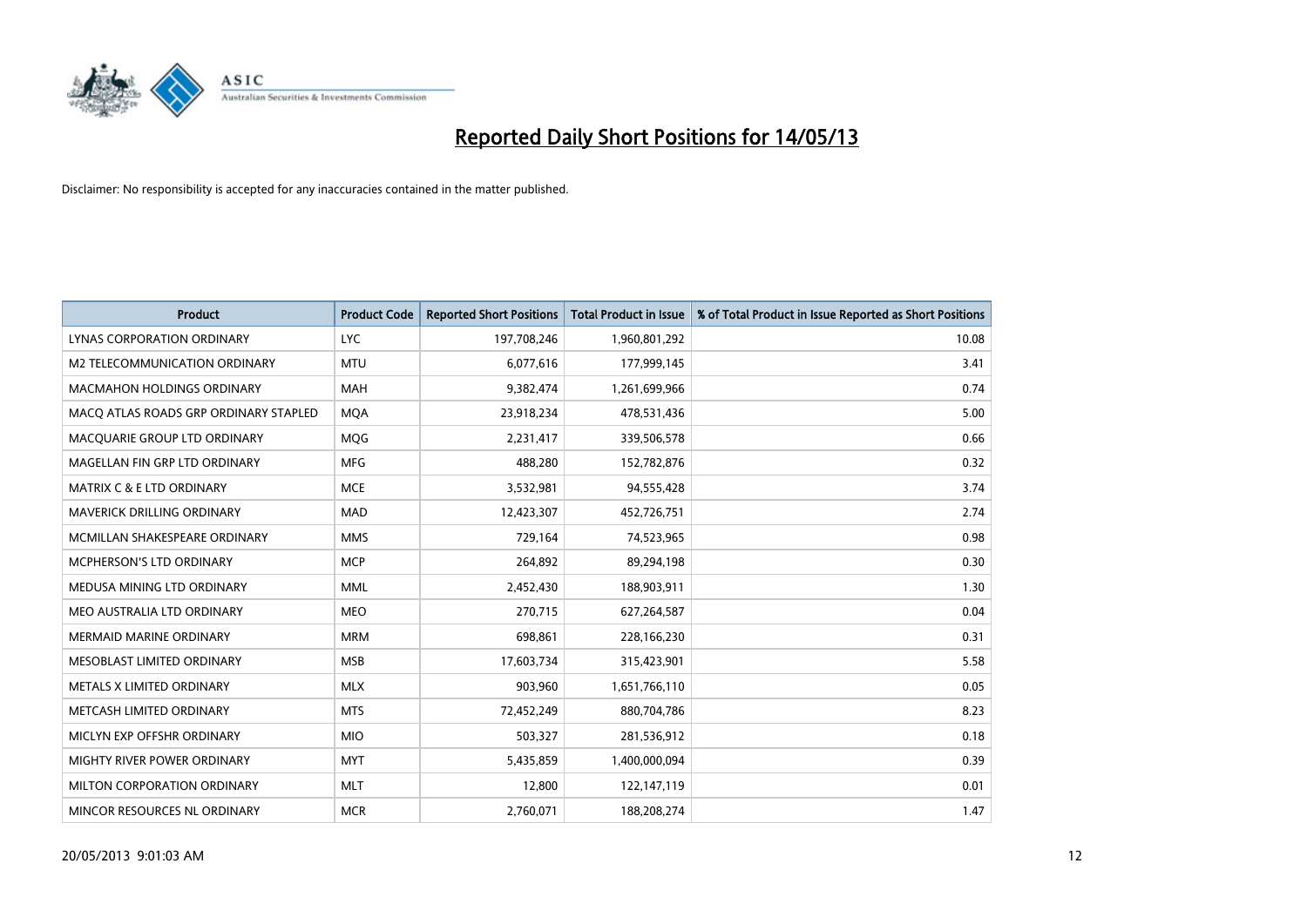

| <b>Product</b>                       | <b>Product Code</b> | <b>Reported Short Positions</b> | <b>Total Product in Issue</b> | % of Total Product in Issue Reported as Short Positions |
|--------------------------------------|---------------------|---------------------------------|-------------------------------|---------------------------------------------------------|
| MINERAL DEPOSITS ORDINARY            | <b>MDL</b>          | 2,585,902                       | 83,538,786                    | 3.10                                                    |
| MINERAL RESOURCES. ORDINARY          | <b>MIN</b>          | 3,188,630                       | 185,957,992                   | 1.71                                                    |
| MIRABELA NICKEL LTD ORDINARY         | <b>MBN</b>          | 23,345,332                      | 876,765,094                   | 2.66                                                    |
| MIRVAC GROUP STAPLED SECURITIES      | <b>MGR</b>          | 19,343,188                      | 3,426,028,367                 | 0.56                                                    |
| MOLOPO ENERGY LTD ORDINARY           | <b>MPO</b>          | 1,247,952                       | 246,371,894                   | 0.51                                                    |
| <b>MONADELPHOUS GROUP ORDINARY</b>   | <b>MND</b>          | 10,966,739                      | 90,940,258                    | 12.06                                                   |
| MORTGAGE CHOICE LTD ORDINARY         | <b>MOC</b>          | 1,495,394                       | 123,431,282                   | 1.21                                                    |
| <b>MOUNT GIBSON IRON ORDINARY</b>    | <b>MGX</b>          | 13,854,389                      | 1,090,584,232                 | 1.27                                                    |
| MULTIPLEX SITES SITES                | <b>MXUPA</b>        | 993                             | 4,500,000                     | 0.02                                                    |
| <b>MURCHISON METALS LTD ORDINARY</b> | <b>MMX</b>          | 3,695,314                       | 450,497,346                   | 0.82                                                    |
| <b>MYER HOLDINGS LTD ORDINARY</b>    | <b>MYR</b>          | 82,763,809                      | 583,594,551                   | 14.18                                                   |
| <b>MYSTATE LIMITED ORDINARY</b>      | <b>MYS</b>          | 10,989                          | 87,117,374                    | 0.01                                                    |
| NATIONAL AUST. BANK ORDINARY         | <b>NAB</b>          | 10,031,071                      | 2,342,421,436                 | 0.43                                                    |
| NAVITAS LIMITED ORDINARY             | <b>NVT</b>          | 14,753,649                      | 375,367,918                   | 3.93                                                    |
| NEON ENERGY LIMITED ORDINARY         | <b>NEN</b>          | 86.024                          | 549,937,848                   | 0.02                                                    |
| NEW HOPE CORPORATION ORDINARY        | <b>NHC</b>          | 2,485,771                       | 830,563,352                   | 0.30                                                    |
| NEW STANDARD ENERGY ORDINARY         | <b>NSE</b>          | 432,999                         | 305,331,847                   | 0.14                                                    |
| NEWCREST MINING ORDINARY             | <b>NCM</b>          | 6,769,752                       | 766,510,971                   | 0.88                                                    |
| NEWS CORP A NON-VOTING CDI           | <b>NWSLV</b>        | 2,467,634                       | 1,517,067,103                 | 0.16                                                    |
| NEWS CORP B VOTING CDI               | <b>NWS</b>          | 1,434,793                       | 798,520,953                   | 0.18                                                    |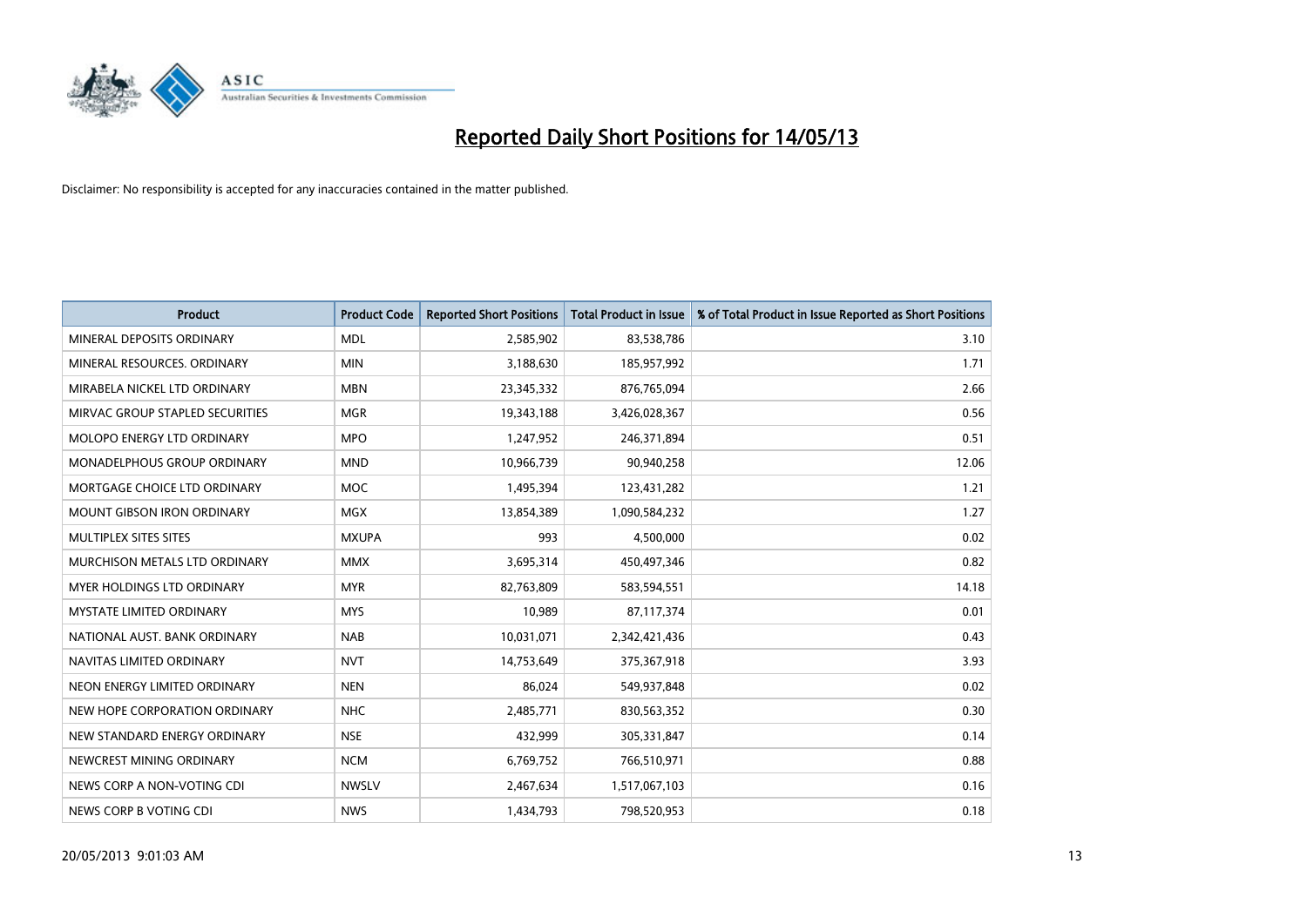

| <b>Product</b>                        | <b>Product Code</b> | <b>Reported Short Positions</b> | <b>Total Product in Issue</b> | % of Total Product in Issue Reported as Short Positions |
|---------------------------------------|---------------------|---------------------------------|-------------------------------|---------------------------------------------------------|
| NEXTDC LIMITED ORDINARY               | <b>NXT</b>          | 5,318,942                       | 173,102,288                   | 3.07                                                    |
| NEXUS ENERGY LIMITED ORDINARY         | <b>NXS</b>          | 14,345,723                      | 1,329,821,159                 | 1.08                                                    |
| NIDO PETROLEUM ORDINARY               | <b>NDO</b>          | 42,400                          | 2,044,984,301                 | 0.00                                                    |
| NOBLE MINERAL RES ORDINARY            | <b>NMG</b>          | 2,483,936                       | 666,397,952                   | 0.37                                                    |
| NORFOLK GROUP ORDINARY                | <b>NFK</b>          | 400.050                         | 158,890,730                   | 0.25                                                    |
| NORTHERN IRON LTD ORDINARY            | <b>NFE</b>          | 1,805,707                       | 484,405,314                   | 0.37                                                    |
| NORTHERN STAR ORDINARY                | <b>NST</b>          | 5,781,070                       | 424,277,027                   | 1.36                                                    |
| NRW HOLDINGS LIMITED ORDINARY         | <b>NWH</b>          | 20,933,435                      | 278,888,011                   | 7.51                                                    |
| NUCOAL RESOURCES LTD ORDINARY         | <b>NCR</b>          | 150,000                         | 768,612,354                   | 0.02                                                    |
| NUFARM LIMITED ORDINARY               | <b>NUF</b>          | 12,948,364                      | 262,954,040                   | 4.92                                                    |
| OCEANAGOLD CORP. CHESS DEPOSITARY INT | <b>OGC</b>          | 974,596                         | 293,517,918                   | 0.33                                                    |
| OIL SEARCH LTD ORDINARY               | <b>OSH</b>          | 23,883,169                      | 1,338,243,530                 | 1.78                                                    |
| OM HOLDINGS LIMITED ORDINARY          | <b>OMH</b>          | 3,300,194                       | 673,423,337                   | 0.49                                                    |
| ORICA LIMITED ORDINARY                | ORI                 | 4,733,280                       | 366,868,401                   | 1.29                                                    |
| ORIGIN ENERGY ORDINARY                | <b>ORG</b>          | 14,398,566                      | 1,097,938,465                 | 1.31                                                    |
| OROCOBRE LIMITED ORDINARY             | <b>ORE</b>          | 604,277                         | 117,745,140                   | 0.51                                                    |
| OROTONGROUP LIMITED ORDINARY          | <b>ORL</b>          | 160,061                         | 40,880,902                    | 0.39                                                    |
| ORPHEUS ENERGY LTD ORDINARY           | <b>OEG</b>          | 67,200                          | 130,475,919                   | 0.05                                                    |
| OZ MINERALS ORDINARY                  | OZL                 | 19,969,200                      | 303,470,022                   | 6.58                                                    |
| <b>PACIFIC BRANDS ORDINARY</b>        | PBG                 | 8,813,558                       | 912,915,695                   | 0.97                                                    |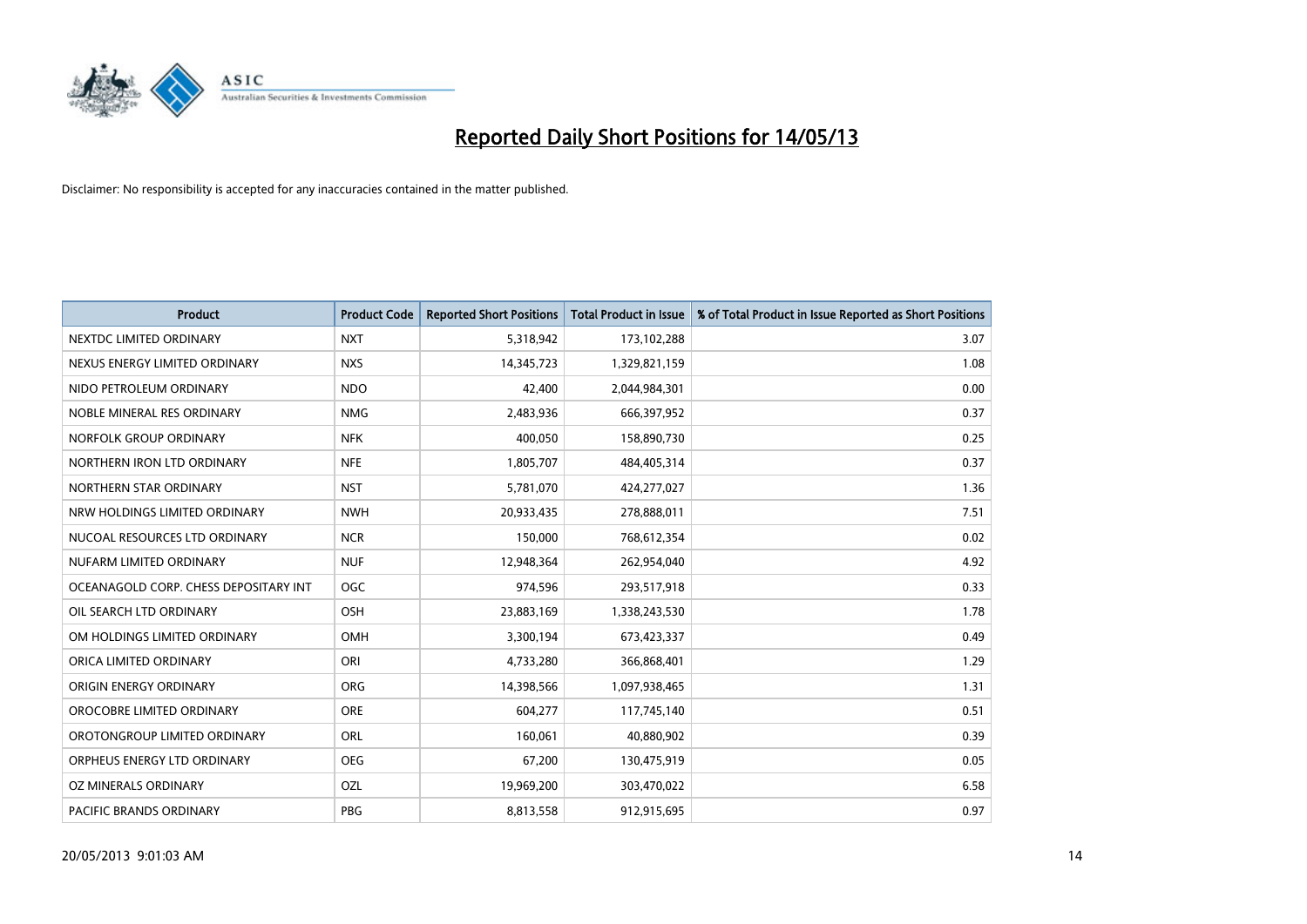

| <b>Product</b>               | <b>Product Code</b> | <b>Reported Short Positions</b> | <b>Total Product in Issue</b> | % of Total Product in Issue Reported as Short Positions |
|------------------------------|---------------------|---------------------------------|-------------------------------|---------------------------------------------------------|
| PALADIN ENERGY LTD ORDINARY  | <b>PDN</b>          | 107,884,690                     | 837,187,808                   | 12.89                                                   |
| PANAUST LIMITED ORDINARY     | PNA                 | 8,744,685                       | 615,911,205                   | 1.42                                                    |
| PANORAMIC RESOURCES ORDINARY | PAN                 | 2,189,485                       | 256,899,729                   | 0.85                                                    |
| PAPERLINX LIMITED ORDINARY   | <b>PPX</b>          | 47,901                          | 609,280,761                   | 0.01                                                    |
| PAPILLON RES LTD ORDINARY    | PIR                 | 1,268,326                       | 336,978,210                   | 0.38                                                    |
| PATTIES FOODS LTD ORDINARY   | PFL                 | 5,033                           | 139,065,639                   | 0.00                                                    |
| PEET LIMITED ORDINARY        | <b>PPC</b>          | 2,770,167                       | 364,592,768                   | 0.76                                                    |
| PERILYA LIMITED ORDINARY     | PEM                 | 958,432                         | 769,316,426                   | 0.12                                                    |
| PERPETUAL LIMITED ORDINARY   | <b>PPT</b>          | 2,189,548                       | 41,980,678                    | 5.22                                                    |
| PERSEUS MINING LTD ORDINARY  | PRU                 | 18,960,826                      | 457,962,088                   | 4.14                                                    |
| PHARMAXIS LTD ORDINARY       | <b>PXS</b>          | 9,331,983                       | 308,543,389                   | 3.02                                                    |
| PLATINUM ASSET ORDINARY      | <b>PTM</b>          | 6,627,027                       | 561,347,878                   | 1.18                                                    |
| PLATINUM AUSTRALIA ORDINARY  | PLA                 | 836,126                         | 504,968,043                   | 0.17                                                    |
| PMI GOLD CORP CDI 1:1        | <b>PVM</b>          | 232,274                         | 154,140,766                   | 0.15                                                    |
| PMP LIMITED ORDINARY         | <b>PMP</b>          | 78,840                          | 323,781,124                   | 0.02                                                    |
| PRANA BIOTECHNOLOGY ORDINARY | PBT                 | 225,080                         | 381,610,426                   | 0.06                                                    |
| PREMIER INVESTMENTS ORDINARY | <b>PMV</b>          | 246,087                         | 155,260,478                   | 0.16                                                    |
| PRIMA BIOMED LTD ORDINARY    | <b>PRR</b>          | 767,755                         | 1,066,063,388                 | 0.07                                                    |
| PRIMARY HEALTH CARE ORDINARY | <b>PRY</b>          | 16,501,636                      | 503,921,941                   | 3.27                                                    |
| PRIMEAG AUSTRALIA ORDINARY   | PAG                 | 36,341                          | 266.394.444                   | 0.01                                                    |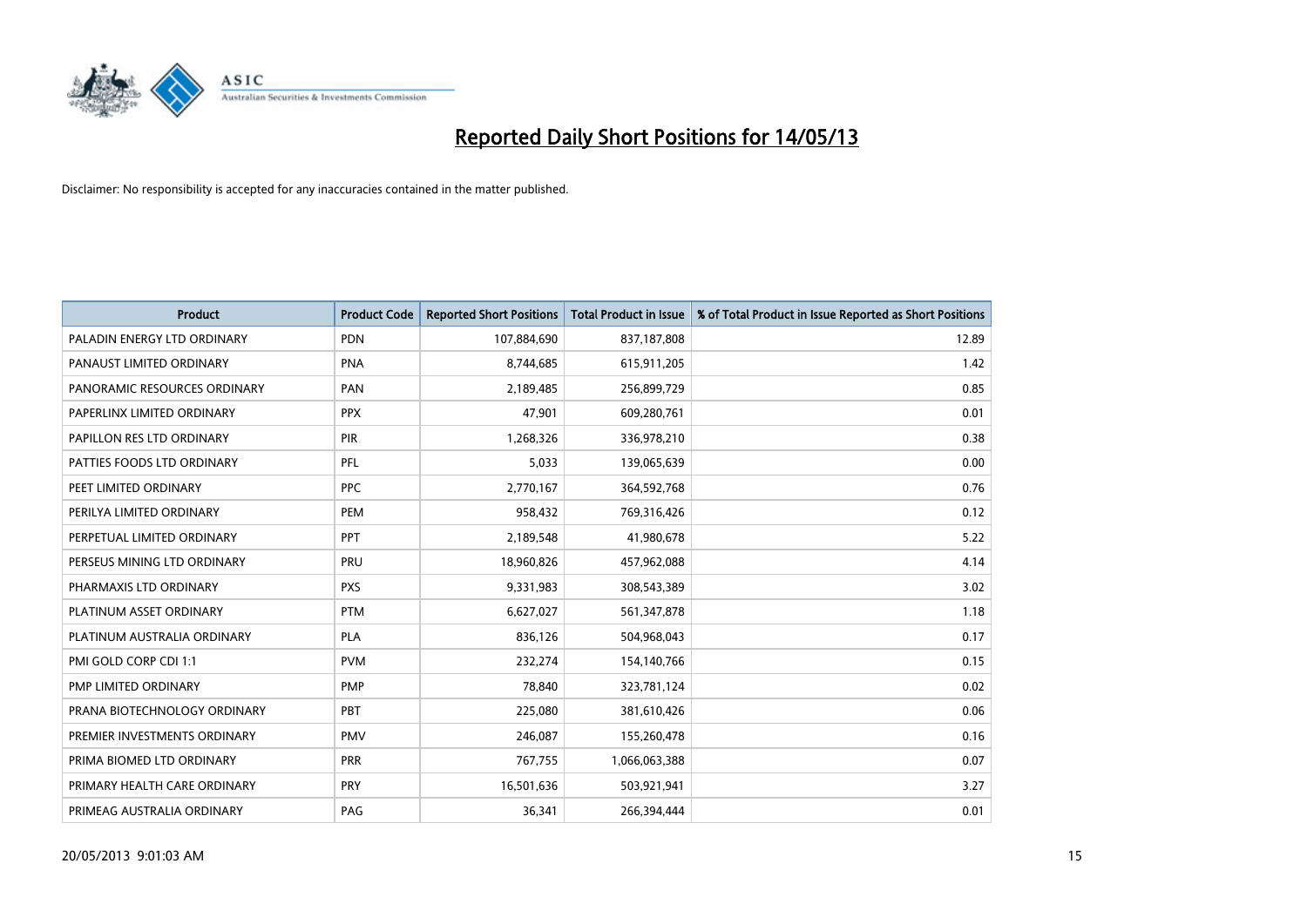

| <b>Product</b>                      | <b>Product Code</b> | <b>Reported Short Positions</b> | <b>Total Product in Issue</b> | % of Total Product in Issue Reported as Short Positions |
|-------------------------------------|---------------------|---------------------------------|-------------------------------|---------------------------------------------------------|
| PROGRAMMED ORDINARY                 | <b>PRG</b>          | 188,895                         | 118,179,696                   | 0.16                                                    |
| PURA VIDA ENERGY NL ORDINARY        | <b>PVD</b>          | 300,000                         | 76,303,514                    | 0.39                                                    |
| <b>OANTAS AIRWAYS ORDINARY</b>      | QAN                 | 25,376,157                      | 2,241,945,788                 | 1.13                                                    |
| <b>OBE INSURANCE GROUP ORDINARY</b> | <b>OBE</b>          | 50,973,978                      | 1,200,004,574                 | 4.25                                                    |
| ORXPHARMA LTD ORDINARY              | <b>ORX</b>          | 230,696                         | 144,648,106                   | 0.16                                                    |
| <b>QUBE HOLDINGS LTD ORDINARY</b>   | <b>QUB</b>          | 16,431,597                      | 928,965,547                   | 1.77                                                    |
| RAMELIUS RESOURCES ORDINARY         | <b>RMS</b>          | 5,608,381                       | 337,686,949                   | 1.66                                                    |
| RAMSAY HEALTH CARE ORDINARY         | <b>RHC</b>          | 1,655,791                       | 202,081,252                   | 0.82                                                    |
| RANGE RESOURCES LTD ORDINARY        | <b>RRS</b>          | 44,458                          | 2,853,862,345                 | 0.00                                                    |
| <b>RCR TOMLINSON ORDINARY</b>       | <b>RCR</b>          | 168,954                         | 132,431,265                   | 0.13                                                    |
| <b>REA GROUP ORDINARY</b>           | <b>REA</b>          | 70,091                          | 131,714,699                   | 0.05                                                    |
| <b>RECKON LIMITED ORDINARY</b>      | <b>RKN</b>          | 451,000                         | 129,488,015                   | 0.35                                                    |
| RED 5 LIMITED ORDINARY              | <b>RED</b>          | 789,746                         | 135,488,008                   | 0.58                                                    |
| <b>RED FORK ENERGY ORDINARY</b>     | <b>RFE</b>          | 4,412,882                       | 388,551,719                   | 1.14                                                    |
| REDBANK ENERGY LTD ORDINARY         | <b>AEJ</b>          | 13                              | 786,287                       | 0.00                                                    |
| REDFLEX HOLDINGS ORDINARY           | <b>RDF</b>          | 14,103                          | 110,762,310                   | 0.01                                                    |
| REECE AUSTRALIA LTD. ORDINARY       | <b>REH</b>          | 447                             | 99,600,000                    | 0.00                                                    |
| <b>REGIS RESOURCES ORDINARY</b>     | <b>RRL</b>          | 13,599,314                      | 475,613,655                   | 2.86                                                    |
| RESMED INC CDI 10:1                 | <b>RMD</b>          | 13,025,263                      | 1,556,242,300                 | 0.84                                                    |
| RESOLUTE MINING ORDINARY            | <b>RSG</b>          | 1,794,413                       | 643,094,224                   | 0.28                                                    |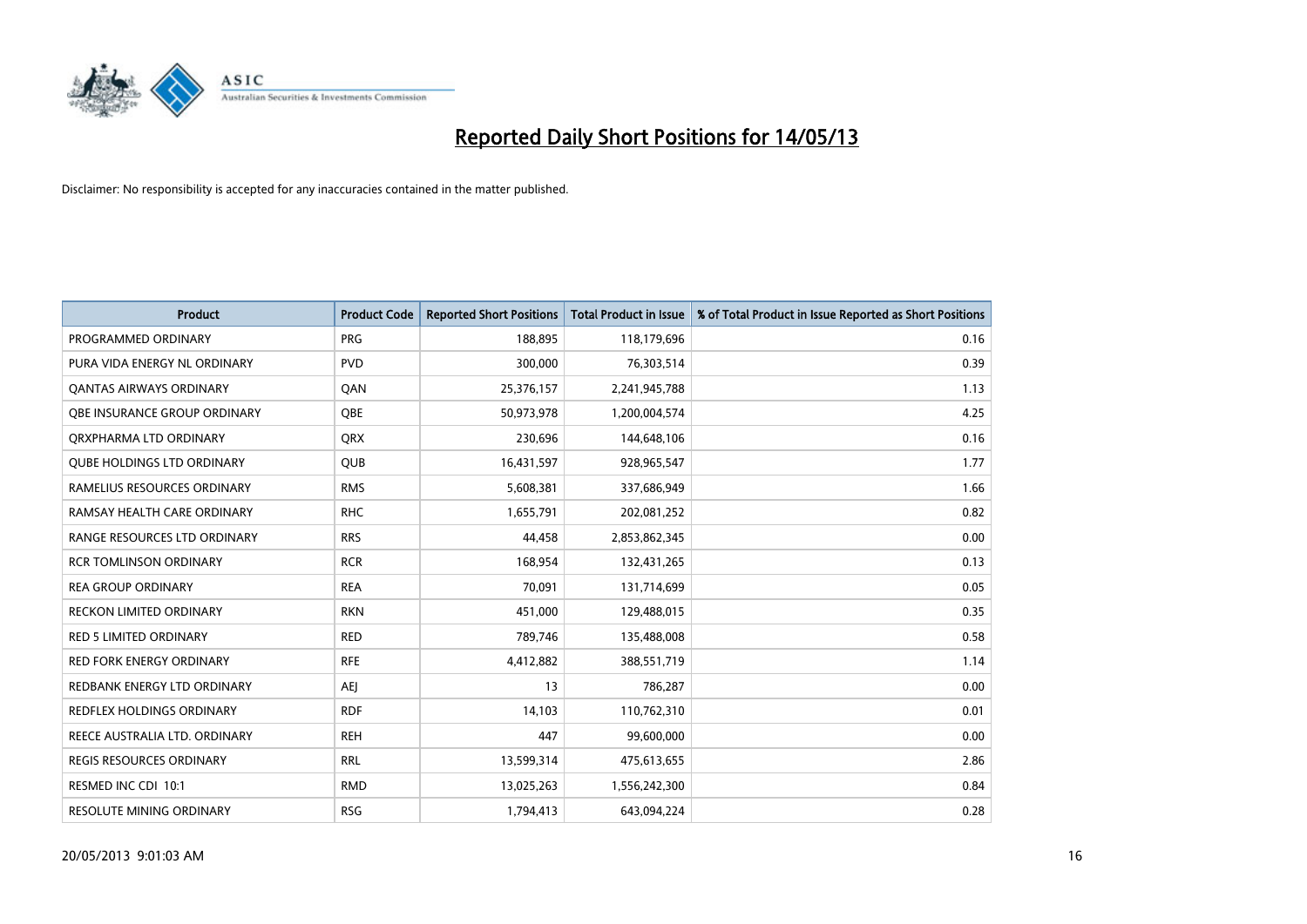

| <b>Product</b>                        | <b>Product Code</b> | <b>Reported Short Positions</b> | <b>Total Product in Issue</b> | % of Total Product in Issue Reported as Short Positions |
|---------------------------------------|---------------------|---------------------------------|-------------------------------|---------------------------------------------------------|
| <b>RESOURCE GENERATION ORDINARY</b>   | <b>RES</b>          | 128,867                         | 284,698,002                   | 0.05                                                    |
| RETAIL FOOD GROUP ORDINARY            | <b>RFG</b>          | 806,919                         | 130,227,856                   | 0.62                                                    |
| REX MINERALS LIMITED ORDINARY         | <b>RXM</b>          | 2,480,369                       | 188,907,284                   | 1.31                                                    |
| RHG LIMITED ORDINARY                  | <b>RHG</b>          | 1,085                           | 308,483,177                   | 0.00                                                    |
| <b>RIALTO ENERGY ORDINARY</b>         | <b>RIA</b>          | 41                              | 682,929,991                   | 0.00                                                    |
| <b>RIDLEY CORPORATION ORDINARY</b>    | <b>RIC</b>          | 1,356,366                       | 307,817,071                   | 0.44                                                    |
| RIO TINTO LIMITED ORDINARY            | <b>RIO</b>          | 11,318,227                      | 435,758,720                   | 2.60                                                    |
| ROC OIL COMPANY ORDINARY              | <b>ROC</b>          | 1,345,320                       | 683,235,552                   | 0.20                                                    |
| RURALCO HOLDINGS ORDINARY             | <b>RHL</b>          | 12,000                          | 55,019,284                    | 0.02                                                    |
| SAI GLOBAL LIMITED ORDINARY           | SAI                 | 14,245,253                      | 209,440,120                   | 6.80                                                    |
| SALMAT LIMITED ORDINARY               | <b>SLM</b>          | 106,776                         | 159,812,799                   | 0.07                                                    |
| SAMSON OIL & GAS LTD ORDINARY         | SSN                 | 2,825,000                       | 2,114,831,858                 | 0.13                                                    |
| SANDFIRE RESOURCES ORDINARY           | <b>SFR</b>          | 4,111,002                       | 153,650,968                   | 2.68                                                    |
| <b>SANTOS LTD ORDINARY</b>            | <b>STO</b>          | 2,764,521                       | 964,270,203                   | 0.29                                                    |
| SARACEN MINERAL ORDINARY              | SAR                 | 17,820,506                      | 595,263,186                   | 2.99                                                    |
| SCA PROPERTY GROUP STAPLED SECURITIES | SCP                 | 31,874,182                      | 585,455,114                   | 5.44                                                    |
| SEDGMAN LIMITED ORDINARY              | <b>SDM</b>          | 659,155                         | 220,368,310                   | 0.30                                                    |
| <b>SEEK LIMITED ORDINARY</b>          | <b>SEK</b>          | 12,308,509                      | 337,833,019                   | 3.64                                                    |
| SELECT HARVESTS ORDINARY              | SHV                 | 354,393                         | 57,462,851                    | 0.62                                                    |
| SENEX ENERGY LIMITED ORDINARY         | SXY                 | 21,464,774                      | 1,140,804,837                 | 1.88                                                    |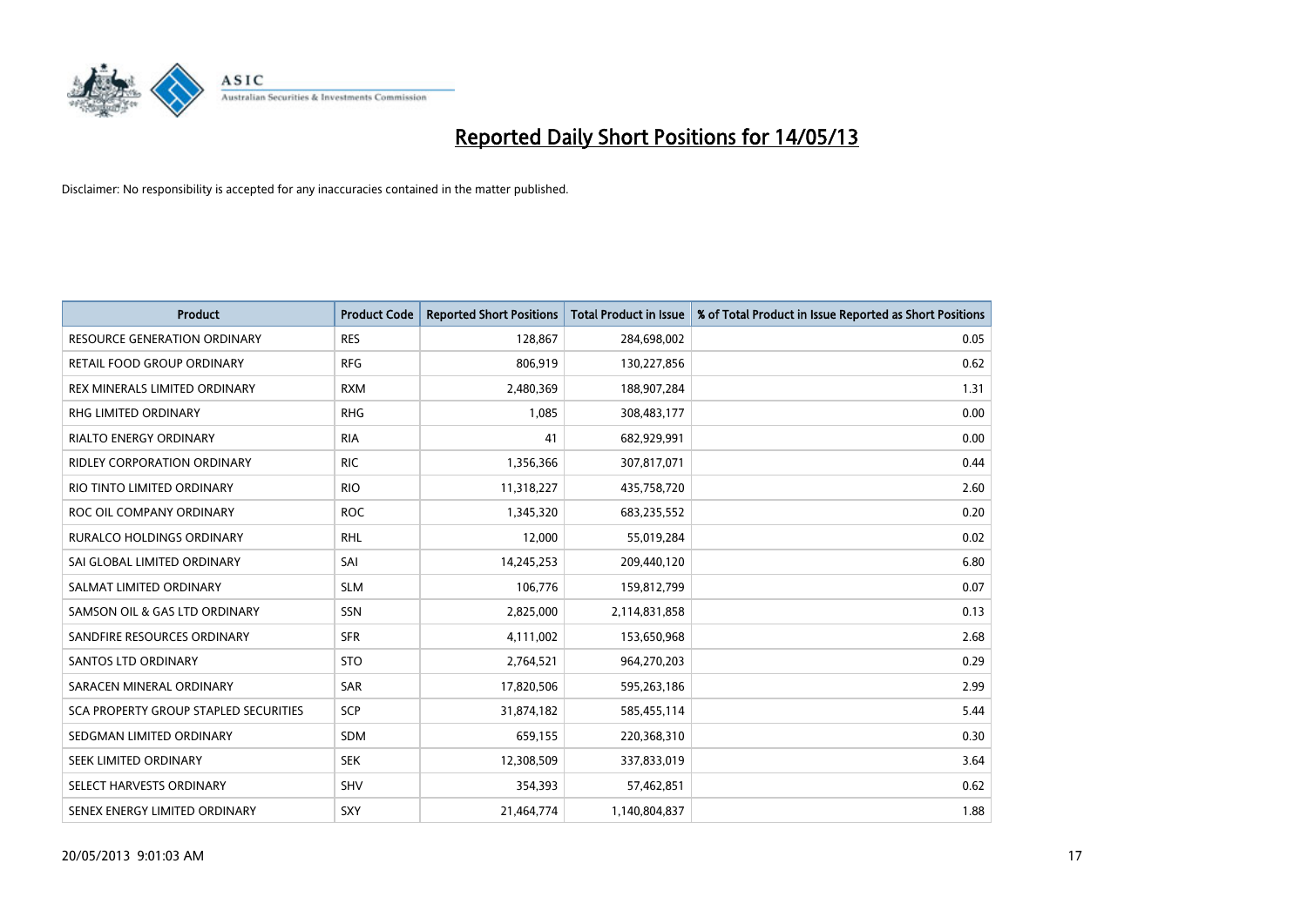

| <b>Product</b>                           | <b>Product Code</b> | <b>Reported Short Positions</b> | <b>Total Product in Issue</b> | % of Total Product in Issue Reported as Short Positions |
|------------------------------------------|---------------------|---------------------------------|-------------------------------|---------------------------------------------------------|
| SERVICE STREAM ORDINARY                  | <b>SSM</b>          | 644.168                         | 283,418,867                   | 0.23                                                    |
| SEVEN GROUP HOLDINGS ORDINARY            | <b>SVW</b>          | 1,408,555                       | 308,160,281                   | 0.46                                                    |
| SEVEN WEST MEDIA LTD ORDINARY            | <b>SWM</b>          | 11,485,603                      | 999,160,872                   | 1.15                                                    |
| SIGMA PHARMACEUTICAL ORDINARY            | <b>SIP</b>          | 11,263,851                      | 1,151,625,141                 | 0.98                                                    |
| <b>SILEX SYSTEMS ORDINARY</b>            | <b>SLX</b>          | 1,698,075                       | 170,232,464                   | 1.00                                                    |
| SILVER CHEF LIMITED ORDINARY             | SIV                 | 3,221                           | 28,762,745                    | 0.01                                                    |
| SILVER LAKE RESOURCE ORDINARY            | <b>SLR</b>          | 7,409,622                       | 379,048,750                   | 1.95                                                    |
| SIMS METAL MGMT LTD ORDINARY             | SGM                 | 12,972,307                      | 204,309,387                   | 6.35                                                    |
| SINGAPORE TELECOMM. CHESS DEPOSITARY INT | <b>SGT</b>          | 833,777                         | 190,299,121                   | 0.44                                                    |
| SIRIUS RESOURCES NL ORDINARY             | <b>SIR</b>          | 1,418,965                       | 224,620,167                   | 0.63                                                    |
| SIRTEX MEDICAL ORDINARY                  | <b>SRX</b>          | 774,002                         | 55,768,136                    | 1.39                                                    |
| SKILLED GROUP LTD ORDINARY               | <b>SKE</b>          | 4,612,489                       | 233,533,526                   | 1.98                                                    |
| <b>SLATER &amp; GORDON ORDINARY</b>      | <b>SGH</b>          | 259,691                         | 194,073,908                   | 0.13                                                    |
| SMS MANAGEMENT, ORDINARY                 | <b>SMX</b>          | 2,271,559                       | 69,378,477                    | 3.27                                                    |
| SONIC HEALTHCARE ORDINARY                | <b>SHL</b>          | 11,823,969                      | 396,450,575                   | 2.98                                                    |
| SOUL PATTINSON (W.H) ORDINARY            | SOL                 | 18,231                          | 239,395,320                   | 0.01                                                    |
| SP AUSNET STAPLED SECURITIES             | <b>SPN</b>          | 19,326,419                      | 3,367,543,113                 | 0.57                                                    |
| SPARK INFRASTRUCTURE STAPLED NOTE & UNIT | SKI                 | 53,545,488                      | 1,326,734,264                 | 4.04                                                    |
| SPDR 200 FUND ETF UNITS                  | <b>STW</b>          | 56,657                          | 45,551,346                    | 0.12                                                    |
| SPECIALTY FASHION ORDINARY               | <b>SFH</b>          | 1,000,000                       | 192,236,121                   | 0.52                                                    |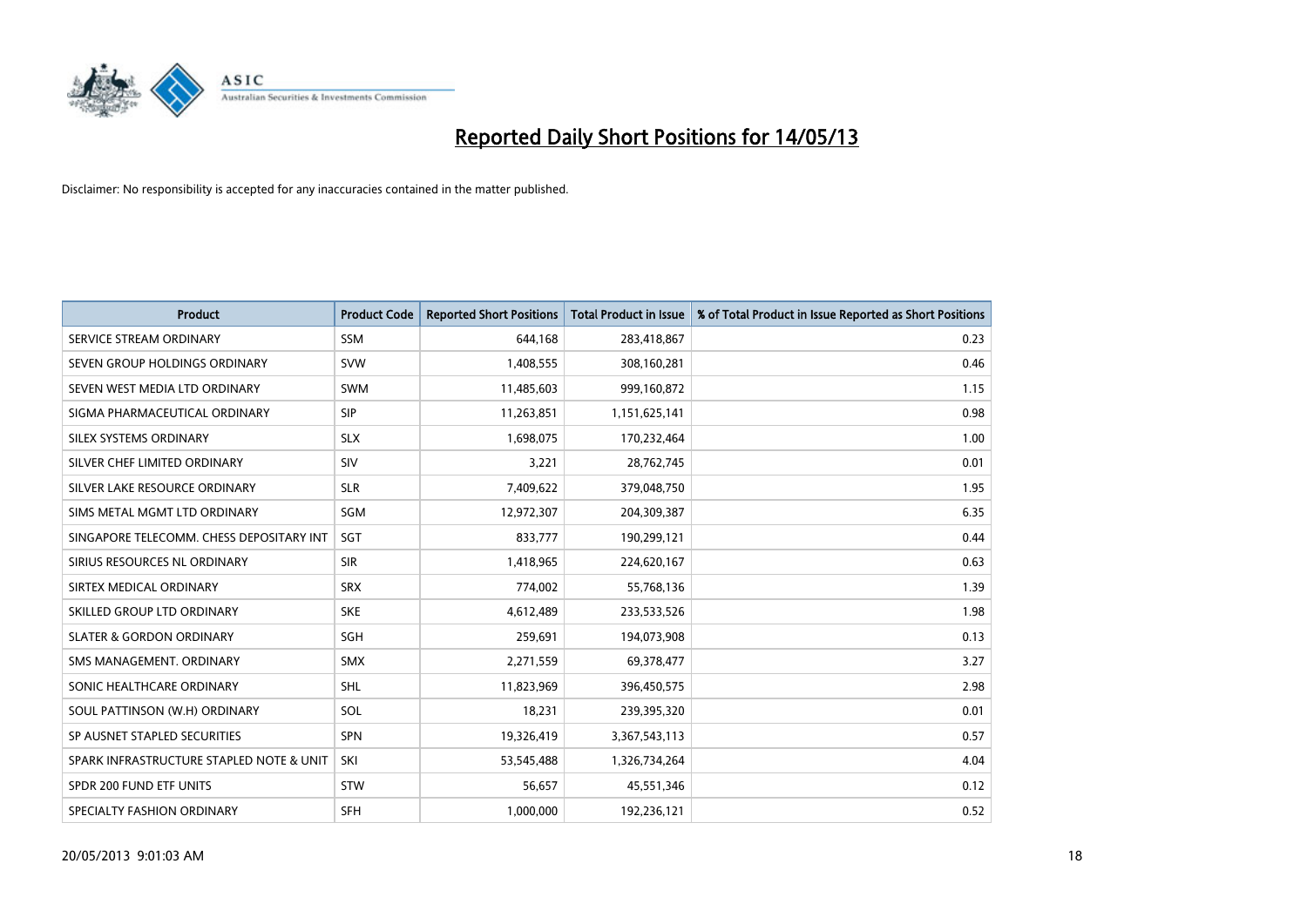

| <b>Product</b>                       | <b>Product Code</b> | <b>Reported Short Positions</b> | <b>Total Product in Issue</b> | % of Total Product in Issue Reported as Short Positions |
|--------------------------------------|---------------------|---------------------------------|-------------------------------|---------------------------------------------------------|
| ST BARBARA LIMITED ORDINARY          | <b>SBM</b>          | 13,714,933                      | 488,074,077                   | 2.81                                                    |
| STARPHARMA HOLDINGS ORDINARY         | <b>SPL</b>          | 12,337,740                      | 283,665,948                   | 4.35                                                    |
| STHN CROSS MEDIA ORDINARY            | <b>SXL</b>          | 6,787,163                       | 704,858,524                   | 0.96                                                    |
| STOCKLAND UNITS/ORD STAPLED          | <b>SGP</b>          | 11,839,176                      | 2,202,657,963                 | 0.54                                                    |
| STRAITS RES LTD. ORDINARY            | SRO                 | 54,860                          | 1,164,150,159                 | 0.00                                                    |
| <b>STW COMMUNICATIONS ORDINARY</b>   | SGN                 | 30,985                          | 403,828,512                   | 0.01                                                    |
| SUNCORP GROUP LTD ORDINARY           | <b>SUN</b>          | 5,067,680                       | 1,286,600,980                 | 0.39                                                    |
| SUNDANCE ENERGY ORDINARY             | <b>SEA</b>          | 1,555,281                       | 402,425,140                   | 0.39                                                    |
| SUNDANCE RESOURCES ORDINARY          | <b>SDL</b>          | 23,230,116                      | 3,072,110,985                 | 0.76                                                    |
| SUNLAND GROUP LTD ORDINARY           | <b>SDG</b>          | 18,391                          | 189,417,674                   | 0.01                                                    |
| SUPER RET REP LTD ORDINARY           | <b>SUL</b>          | 584,252                         | 196,472,811                   | 0.30                                                    |
| SYD AIRPORT STAPLED US PROHIBIT.     | <b>SYD</b>          | 28,384,308                      | 1,861,210,782                 | 1.53                                                    |
| SYRAH RESOURCES ORDINARY             | <b>SYR</b>          | 497,536                         | 147,767,623                   | 0.34                                                    |
| <b>TABCORP HOLDINGS LTD ORDINARY</b> | <b>TAH</b>          | 17,562,970                      | 744,885,690                   | 2.36                                                    |
| TALON PETROLEUM LTD ORDINARY         | <b>TPD</b>          | 50,063                          | 102,135,433                   | 0.05                                                    |
| <b>TANAMI GOLD NL ORDINARY</b>       | <b>TAM</b>          | 595,068                         | 587,548,523                   | 0.10                                                    |
| TAP OIL LIMITED ORDINARY             | <b>TAP</b>          | 1,125,931                       | 241,608,606                   | 0.47                                                    |
| TATTS GROUP LTD ORDINARY             | <b>TTS</b>          | 17,324,934                      | 1,402,708,406                 | 1.24                                                    |
| <b>TELECOM CORPORATION ORDINARY</b>  | <b>TEL</b>          | 15,560,742                      | 1,816,996,340                 | 0.86                                                    |
| TELSTRA CORPORATION. ORDINARY        | <b>TLS</b>          | 27,271,459                      | 12,443,074,357                | 0.22                                                    |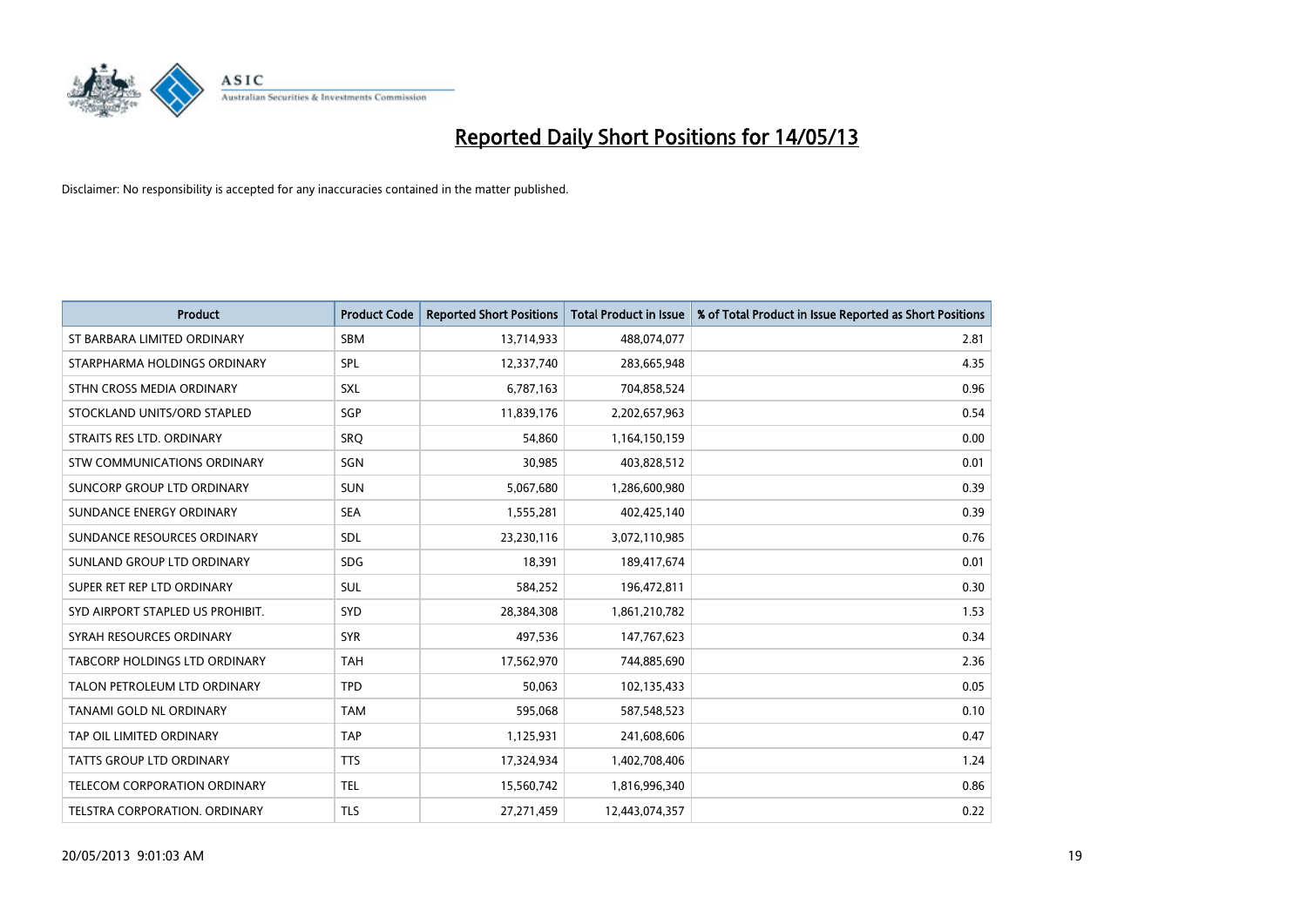

| <b>Product</b>                       | <b>Product Code</b> | <b>Reported Short Positions</b> | <b>Total Product in Issue</b> | % of Total Product in Issue Reported as Short Positions |
|--------------------------------------|---------------------|---------------------------------|-------------------------------|---------------------------------------------------------|
| TEN NETWORK HOLDINGS ORDINARY        | <b>TEN</b>          | 84,459,435                      | 2,586,970,845                 | 3.26                                                    |
| TERANGA GOLD CORP CDI 1:1            | <b>TGZ</b>          | 45,536                          | 173,285,133                   | 0.03                                                    |
| THE REJECT SHOP ORDINARY             | <b>TRS</b>          | 1,631,698                       | 27,944,072                    | 5.84                                                    |
| THORN GROUP LIMITED ORDINARY         | <b>TGA</b>          | 32,038                          | 147,584,880                   | 0.02                                                    |
| <b>TIGER RESOURCES ORDINARY</b>      | <b>TGS</b>          | 2,644,153                       | 674,770,269                   | 0.39                                                    |
| TOLL HOLDINGS LTD ORDINARY           | <b>TOL</b>          | 32,752,450                      | 717,133,875                   | 4.57                                                    |
| TOX FREE SOLUTIONS ORDINARY          | <b>TOX</b>          | 801,803                         | 129,607,453                   | 0.62                                                    |
| TPG TELECOM LIMITED ORDINARY         | <b>TPM</b>          | 987,257                         | 793,808,141                   | 0.12                                                    |
| <b>TRADE ME GROUP ORDINARY</b>       | <b>TME</b>          | 520,294                         | 396,017,568                   | 0.13                                                    |
| <b>TRANSFIELD SERVICES ORDINARY</b>  | <b>TSE</b>          | 11,846,908                      | 512,457,716                   | 2.31                                                    |
| TRANSPACIFIC INDUST. ORDINARY        | <b>TPI</b>          | 2,964,996                       | 1,578,563,490                 | 0.19                                                    |
| TRANSURBAN GROUP TRIPLE STAPLED SEC. | <b>TCL</b>          | 4,935,693                       | 1,481,594,818                 | 0.33                                                    |
| TREASURY WINE ESTATE ORDINARY        | <b>TWE</b>          | 17,219,565                      | 647,227,144                   | 2.66                                                    |
| TROY RESOURCES LTD ORDINARY          | <b>TRY</b>          | 4,276,183                       | 91,318,649                    | 4.68                                                    |
| UGL LIMITED ORDINARY                 | <b>UGL</b>          | 11,197,984                      | 166,511,240                   | 6.73                                                    |
| UXC LIMITED ORDINARY                 | <b>UXC</b>          | 179,658                         | 308,806,649                   | 0.06                                                    |
| VIRGIN AUS HLDG LTD ORDINARY         | VAH                 | 54,059,874                      | 2,581,231,776                 | 2.09                                                    |
| VNGD AUS SHARES ETF UNITS            | VAS                 | 774                             | 6,133,376                     | 0.01                                                    |
| <b>VOCUS COMMS LTD ORDINARY</b>      | <b>VOC</b>          | 105,510                         | 78,017,825                    | 0.14                                                    |
| WATPAC LIMITED ORDINARY              | <b>WTP</b>          | 147,624                         | 184,332,526                   | 0.08                                                    |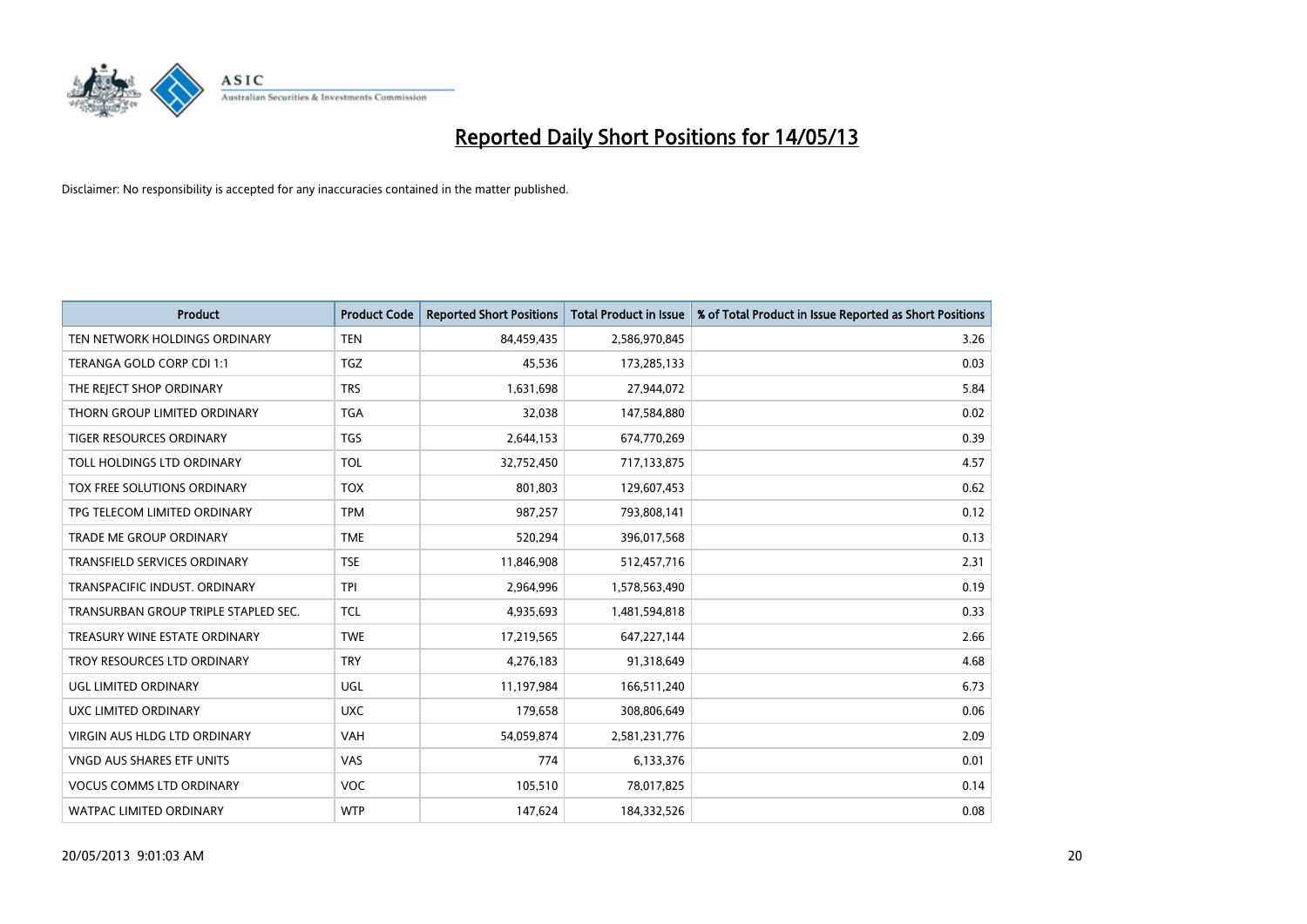

| <b>Product</b>                           | <b>Product Code</b> | <b>Reported Short Positions</b> | <b>Total Product in Issue</b> | % of Total Product in Issue Reported as Short Positions |
|------------------------------------------|---------------------|---------------------------------|-------------------------------|---------------------------------------------------------|
| <b>WDS LIMITED ORDINARY</b>              | <b>WDS</b>          | 7                               | 144,740,614                   | 0.00                                                    |
| WEBJET LIMITED ORDINARY                  | <b>WEB</b>          | 717,451                         | 79,397,959                    | 0.90                                                    |
| <b>WESFARMERS LIMITED ORDINARY</b>       | <b>WES</b>          | 27,249,584                      | 1,006,665,540                 | 2.71                                                    |
| WESFARMERS LIMITED PARTIALLY PROTECTED   | <b>WESN</b>         | 45,814                          | 150,528,058                   | 0.03                                                    |
| WESTERN AREAS LTD ORDINARY               | <b>WSA</b>          | 15,798,553                      | 196,843,803                   | 8.03                                                    |
| WESTERN DESERT RES. ORDINARY             | <b>WDR</b>          | 1,884,418                       | 360,853,631                   | 0.52                                                    |
| WESTFIELD GROUP ORD/UNIT STAPLED SEC     | <b>WDC</b>          | 8,424,447                       | 2,194,138,450                 | 0.38                                                    |
| <b>WESTFIELD RETAIL TST UNIT STAPLED</b> | <b>WRT</b>          | 16,623,123                      | 3,054,166,195                 | 0.54                                                    |
| WESTPAC BANKING CORP ORDINARY            | <b>WBC</b>          | 21,992,959                      | 3,103,729,084                 | 0.71                                                    |
| WHITE ENERGY COMPANY ORDINARY            | <b>WEC</b>          | 201,505                         | 322,974,494                   | 0.06                                                    |
| WHITEHAVEN COAL ORDINARY                 | <b>WHC</b>          | 105,682,883                     | 1,025,635,023                 | 10.30                                                   |
| WHK GROUP LIMITED ORDINARY               | <b>WHG</b>          | 831,445                         | 265,200,652                   | 0.31                                                    |
| WIDE BAY AUST LTD ORDINARY               | <b>WBB</b>          | 441                             | 36,238,600                    | 0.00                                                    |
| WINDIMURRA VANADIUM ORDINARY             | <b>WVL</b>          | 20,461                          | 19,284,366                    | 0.11                                                    |
| WOODSIDE PETROLEUM ORDINARY              | <b>WPL</b>          | 3,262,638                       | 823,910,657                   | 0.40                                                    |
| WOOLWORTHS LIMITED ORDINARY              | <b>WOW</b>          | 5,810,207                       | 1,245,641,610                 | 0.47                                                    |
| <b>WORLEYPARSONS LTD ORDINARY</b>        | <b>WOR</b>          | 5,561,767                       | 243,103,065                   | 2.29                                                    |
| WOTIF.COM HOLDINGS ORDINARY              | <b>WTF</b>          | 16,345,135                      | 211,736,244                   | 7.72                                                    |
| <b>XERO LTD ORDINARY</b>                 | <b>XRO</b>          | 3,137                           | 117,219,111                   | 0.00                                                    |
| YANCOAL AUST LTD CVR SHARES              | <b>YALN</b>         | 5,460                           | 87,645,184                    | 0.01                                                    |